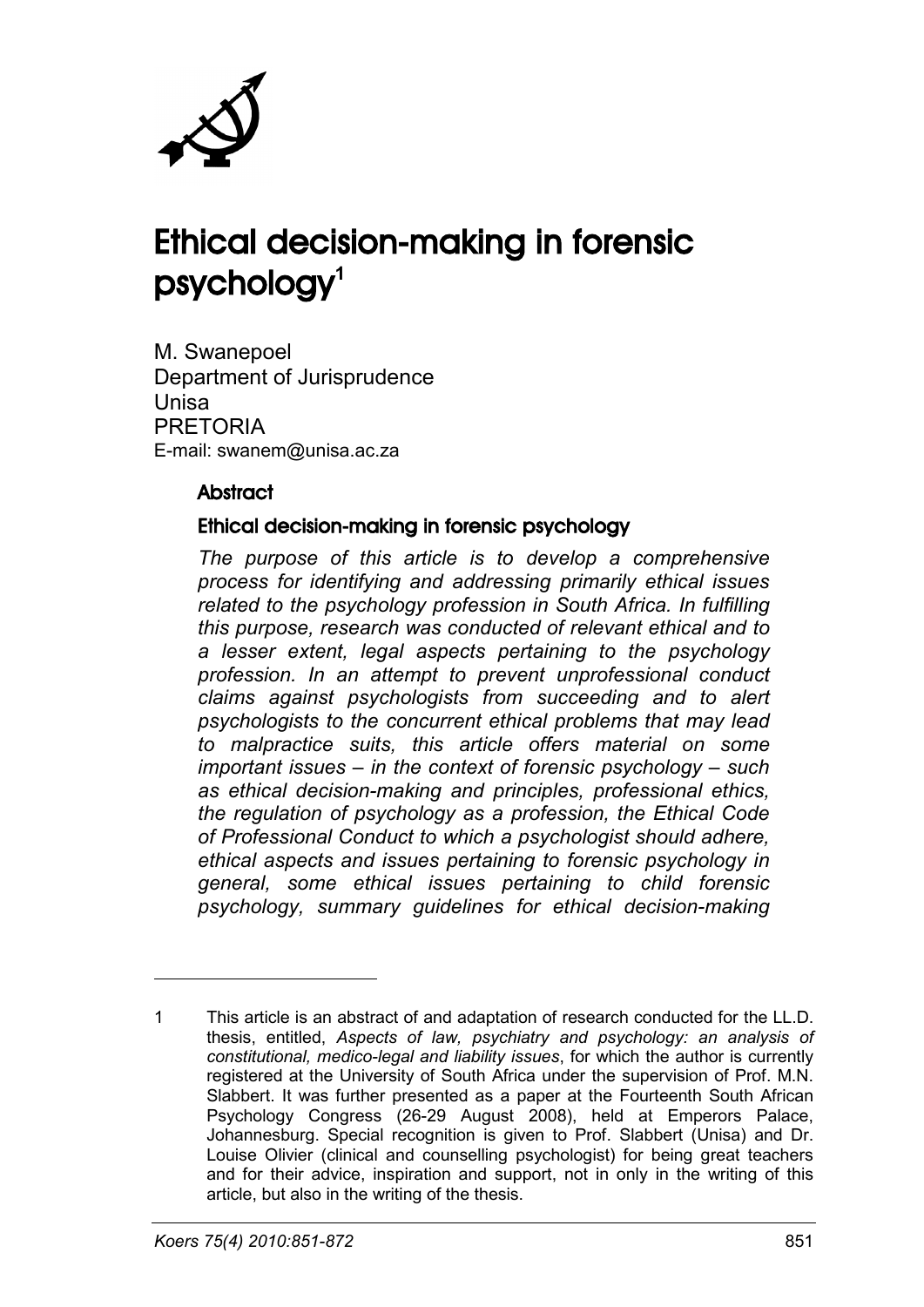*and some steps to follow to ensure sound ethical decisionmaking.* 

#### **Opsomming**

#### Etiese besluitneming in forensiese sielkunde

*Die doel van hierdie artikel is om 'n proses te ontwikkel waardeur etiese kwessies met betrekking tot die sielkundeprofessie in Suid-Afrika geïdentifiseer en hanteer kan word. Om hierdie doel te bereik, is navorsing gedoen oor die relevante etiese kwessies en, tot 'n mindere mate, die regskwessies met betrekking tot die sielkundeprofessie. In 'n poging om te verhoed dat onprofessionele gedragseise teen sielkundiges slaag en om sielkundiges te waarsku oor etiese probleme wat mag lei tot eise teen hulle, bied hierdie artikel inligting oor belangrike kwessies in die konteks van forensiese sielkunde, naamlik etiese besluitneming en beginsels, professionele etiek, die regulering van die sielkundeprofessie, die Etiese Kode waaraan sielkundiges moet voldoen, aspekte en kwessies met betrekking tot forensiese sielkunde in die algemeen, sommige etiese kwessies met betrekking tot kindersielkunde, opsommende riglyne vir etiese besluitneming en stappe om te volg om etiese besluitneming te verseker.* 

## 1. Ethical decision-making in forensic psychology

Although psychologists want to believe that ethical issues can be viewed in black and white, they mostly come in shades of gray. That is why the practice of psychology requires an ongoing examination and discussion of both long-standing and evolving practical issues as well as the ethical, legal and professional resources on which they rely to guide their professional conduct. There are many factors that can contribute to ethically questionable conduct or clear misconduct on the part of the psychologist, some of which is intentional and some of which is unintentional. In an attempt to prevent such claims from succeeding and to alert psychologists to the concurrent ethical problems that may lead to malpractice suits, this article offers material on some important issues in context of forensic psychology such as ethical decision-making and principles, professional ethics, the regulation of psychology as a profession, the Ethical Code of Professional Conduct to which a psychologist should adhere, ethical aspects and issues pertaining to forensic psychology in general; some ethical issues pertaining to child forensic psychology, summary guidelines for ethical decision-making and some steps to follow to ensure sound ethical decision-making. The scope of this article does not allow for the provision of a detailed, in-depth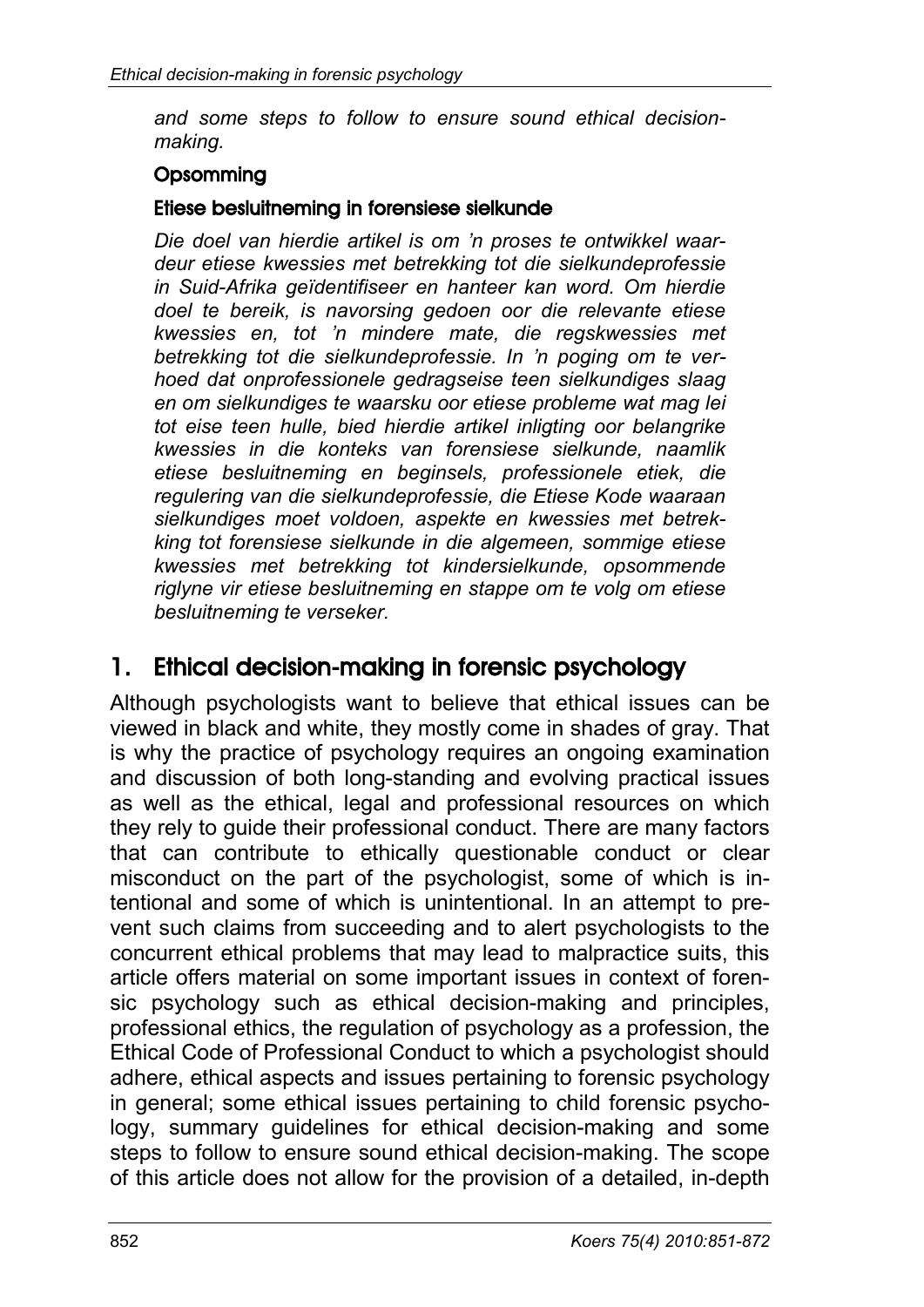ethical framework. It merely attempts to highlight some of the relevant ethical issues in the field of forensic psychology, but these issues – and additional topics – should be addressed in a more comprehensive survey.

## 2. Ethical decision-making and principles in forensic psychology

Making ethical or moral decisions, like any other decision in health care, is not a precise art but a learned skill. *What* decision is ultimately made and *how* that decision is made has always been the topic of intense debate. In making ethical decisions three important factors need to be taken into account. Firstly, psychologists always have choices they can select from as they make decisions. Secondly, in making these decisions the consequences of these choices have to be taken into account. Lastly, the context or setting of the ethical dilemma will affect the decision to be made and this must be accounted too.

In clinical and forensic practice, situations often arise in which there is no right answer or right course of action. The psychologist is then guided by a set of ethical principles that lay different emphases on different components of the problem, for example utilitarian ethics focuses on the consequences of actions. Virtue-based ethics considers what a fictional "good man or woman" might do in the same circumstances. Liberal individualism sets store by the right of the individual, in contrast to the position of ubuntu in South Africa, focuses more on what is good for the community. The ethics of care, on the other hand, emphasises the duty to care in clinical and forensic practice and advocates decision-making based on the facts of the case. Principle-based ethics proposes that moral decisions arise from consideration of four principles, namely autonomy, beneficence, non-maleficence and justice. Brim (1965:1184) states that

[a]bsolute rules do not offer useful solutions to conflicts in values. What is needed is wisdom and restraint, compromise and tolerance, and as wholesome a respect for the dignity of the individual as the respect accorded the dignity of science.

## 3. Professional ethics

## 3.1 Psychology as a profession

The term *professional* is hard to define. Definitions can be framed around criteria such as the number of years of preparation required,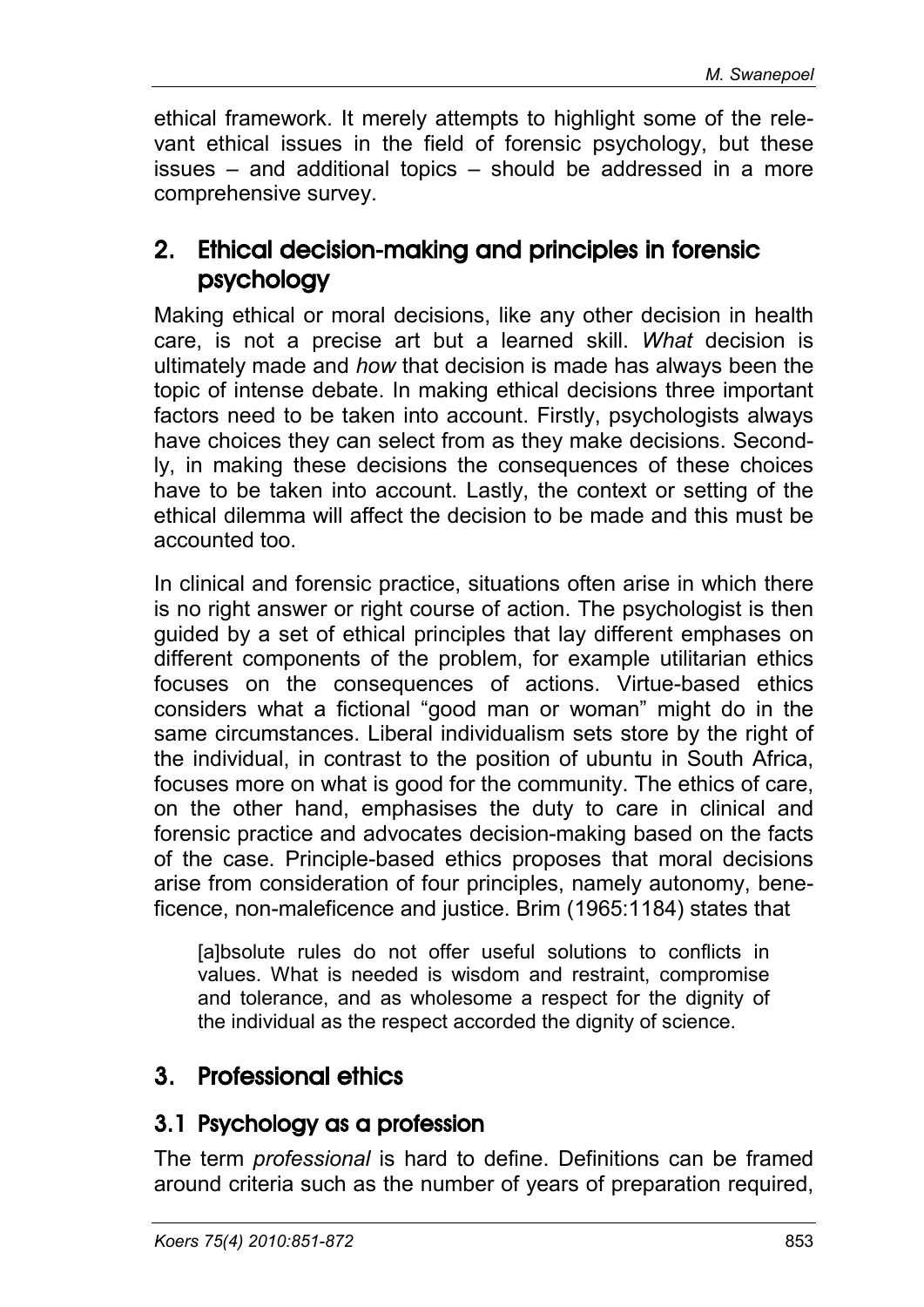whether or not the professional engages in private or institutional practice, whether or not the profession is represented by formal groups or associations and other similarly superficial considerations. However, according to Biggs and Blocher (1987:29) professions arise out of public trust. This trust defines the profession and permits the members of the professional group to function in professional ways. The public trust that creates and sustains any profession stems from three sets of beliefs that are widely held about the profession and its members, namely competence, maintenance of standards and altruistic values. Public trust begins with a perception of competence. Professionals are seen to have special expertise and competence not readily found in the general public. In some situations professionals may even have to demonstrate continuing competence through periodic re-examination, continuing professional education or other means. The second perception that sustains public trust in a professional group, is the belief that such groups regulate themselves and are further regulated by society in a way that serves the public interest. An important part of this perception is faith in the codification of professional behaviour. Another aspect is the belief that members of the profession will organise and work to uphold prescribed standards of professional conduct by applying their Code of Ethics and maintaining its standard of practice. The final perception is that members of a profession are motivated to serve the people with whom they work. Ethical questions are rooted in the public trust that defines any profession. Whenever the perceptions of the public are changed by the unethical, unprofessional or irresponsible behaviour of a member of the profession, all other members are harmed and indeed their ability to function in professional ways is diminished or impaired.

# 3.2 The regulation of psychology as a profession

# 3.2.1 Background

In the strict sense, apart from certain supreme provisions in the Constitution of the Republic of South Africa (South Africa, 1996) and the applicable national common law principles, which may generally impact on the medical profession in South Africa, the practice of the psychology profession in the country is primarily regulated by statute. Pivotal to all the statutory enactments governing the profession is The Health Professions Act (South Africa, 1974).**2** This act is of

-

<sup>2</sup> The long title of Act 56 of 1974, as amended by section 13 of Act 18 of 1995 and section 66 of Act 89 of 1997, reads: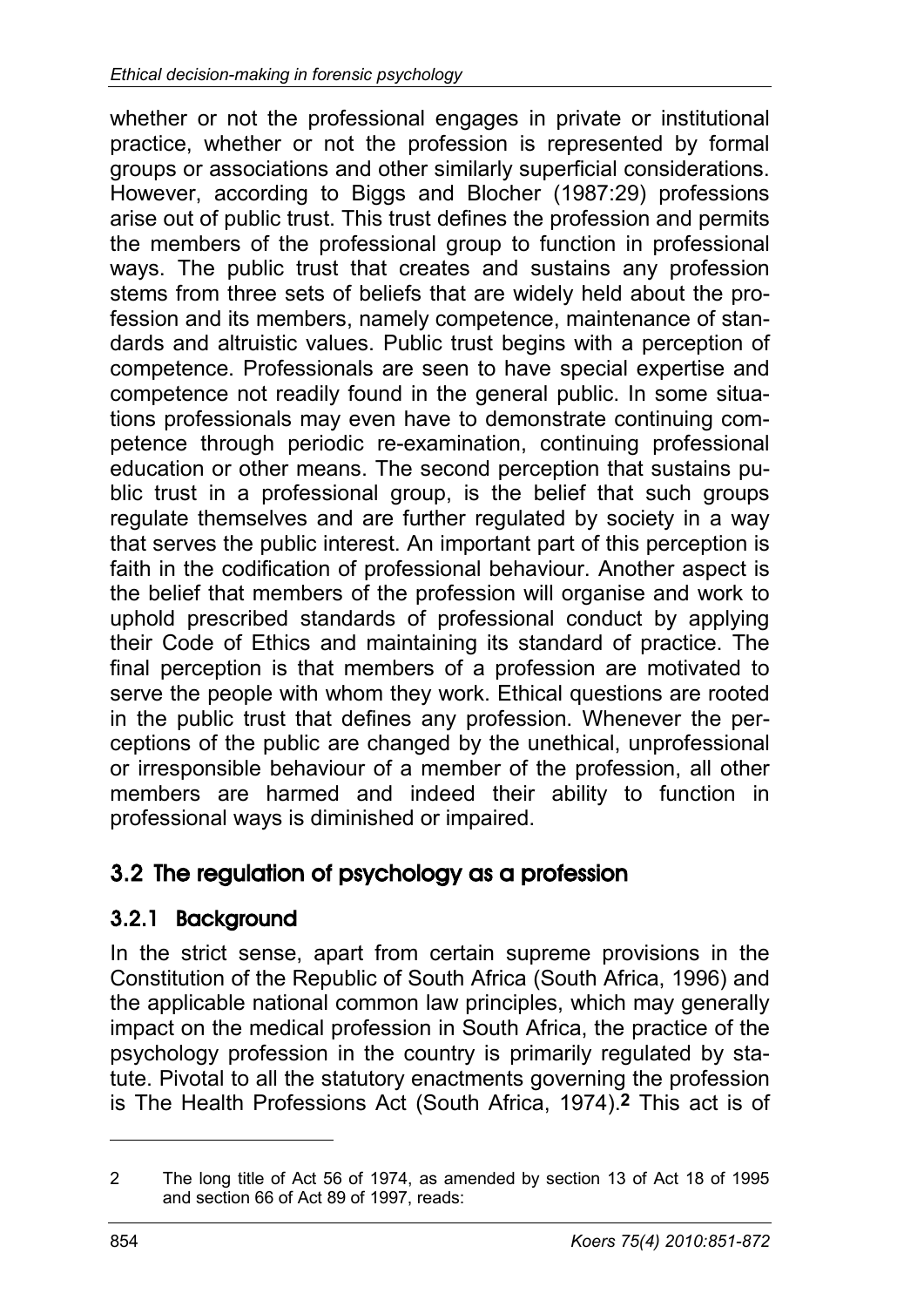particular importance as it establishes the Health Professions Council of South Africa (HPCSA), a statutory body that is the main regulator together with twelve Professional Boards that operate under its jurisdiction, to inter alia promote the health of the South African population, determine standards of professional education and training, and set and maintain fair standards for professional practice. The Professional Board for Psychology also operates under the jurisdiction of the HPCSA (section 15 of the Health Professions Act).

#### 3.2.2 The Ethical Code of Professional Conduct to which psychologists should adhere in order to avoid disciplinary being taken against them

In order to promote ethical conduct within the medical profession, the HPCSA, in consultation with professional boards, has drawn up a code of conduct for psychologists in terms of the Health Professions Act. It is to be noted that as recent as August 2006, the Minister of Health approved new regulations**3** containing the latest version of the applicable ethical rules. As to the legal status of the ethical rules, it can be stated that although courts of law are evidently not bound by medico-legal codes of conduct, the ethical rules and prevailing practices of the psychology profession will undoubtedly be an important consideration in ascertaining what constitutes psychological malpractice. In this regard the Ethical Rules of Conduct are pivotal to determine whether "unprofessional conduct" (in the generic sense of the word) on the part of a psychologist, warrants the institution of disciplinary proceedings.

## 3.2.3 The forensic psychologist

Forensic evaluations do not usually occur within the context of the normal doctor-patient relationship in which there has to be concern that the assessed individual's autonomy is respected, that no harm

> To establish the Health Professions Council of South Africa; to provide for control over training, registration and practices of practitioners of health professions; and to provide for matter incidental thereto.

It should be noted that the discussion of the provisions of the Act *infra* will be done in the same chronological order as discussed in the Act itself.

3 As per Government Notice 7 of 4 August 2006 (GG No. 29079) whereby the Rules specifying the acts or omissions in respect of which disciplinary steps may be taken by a Professional Board and the Council, published under Government Notice 2278 of 3 December 1976 and Government Notice R1379 of 12 August 1994, as amended by Government Notice R1405 of 22 December 2000, are repealed.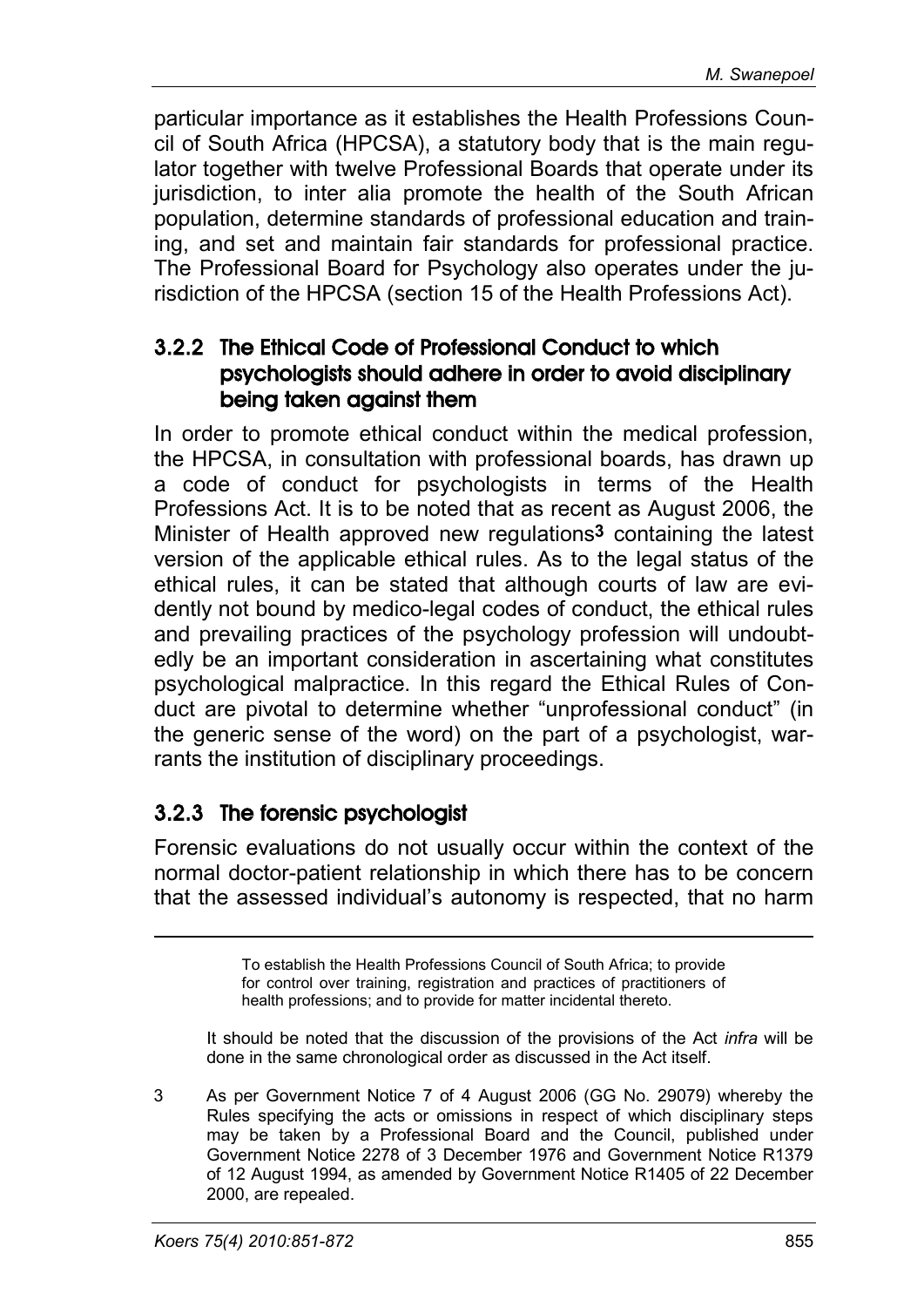befalls him/her or that his/her best interests are served. Professional boundaries in psycho-logal practice are intended to maintain a professional distance and respect between the patient and the forensic psychologist. It is possible that the psychologist might feel sympathy for the client and as such recommend a particularly lenient sentence or award custody unfairly. Therefore, the boundaries of psycho-legal relationships should be regarded as more strict and formal than in most other clinical relationships.

# 4. Ethical practice in forensic psychology

## 4.1 Ethical aspects and issues pertaining to forensic psychology in general

The following section explains the ethical aspects and issues related to the psychiatric and psychological professions. Focus is placed on guidelines and different ethical rules. Although ethical rules do not constitute law, they are still legally relevant.

#### 4.1.1 Professional competence and scope of practice for a psychologist to act as a forensic expert in court

Unfortunately, some professionals in South Africa who conduct psycho-legal assessment**4** and testify in court do not have the requisite qualifications or expertise to do so. Many allege that they have a vast amount of experience (in order to claim legitimacy) without conceding that they might be practising incorrectly and continue to do so. Psycho-legal work is commonly performed by either psychiatrists or psychologists (mental health practitioners)**5** in private practice or professional staff in large psychiatric institutions that do evaluations as part of their general duties, and in fulfilment of their institution's are obligations in this regard. There are no formal training programmes or examinations for forensic mental health in South Africa. Therefore, according to Kaliski (2006:6) a mental

<sup>4</sup> All psycho-legal assessments have the following three components in common: the determination of a diagnosis, an appreciation of the functional demands contained within the relevant legal and juridical briefs, and the strength of the causal connection between the first and the second requirements.

<sup>5</sup> The Mental Health Care Act 17 of 2002 (South Africa, 2002) (hereafter referred to as the Mental Health Care Act) defines a mental health practitioner as "… a psychiatrist, registered medical practitioner, nurse, clinical psychologist, occupational therapist, or social worker who has been trained to provide prescribed mental health care, treatment and rehabilitation services". (See section 1.)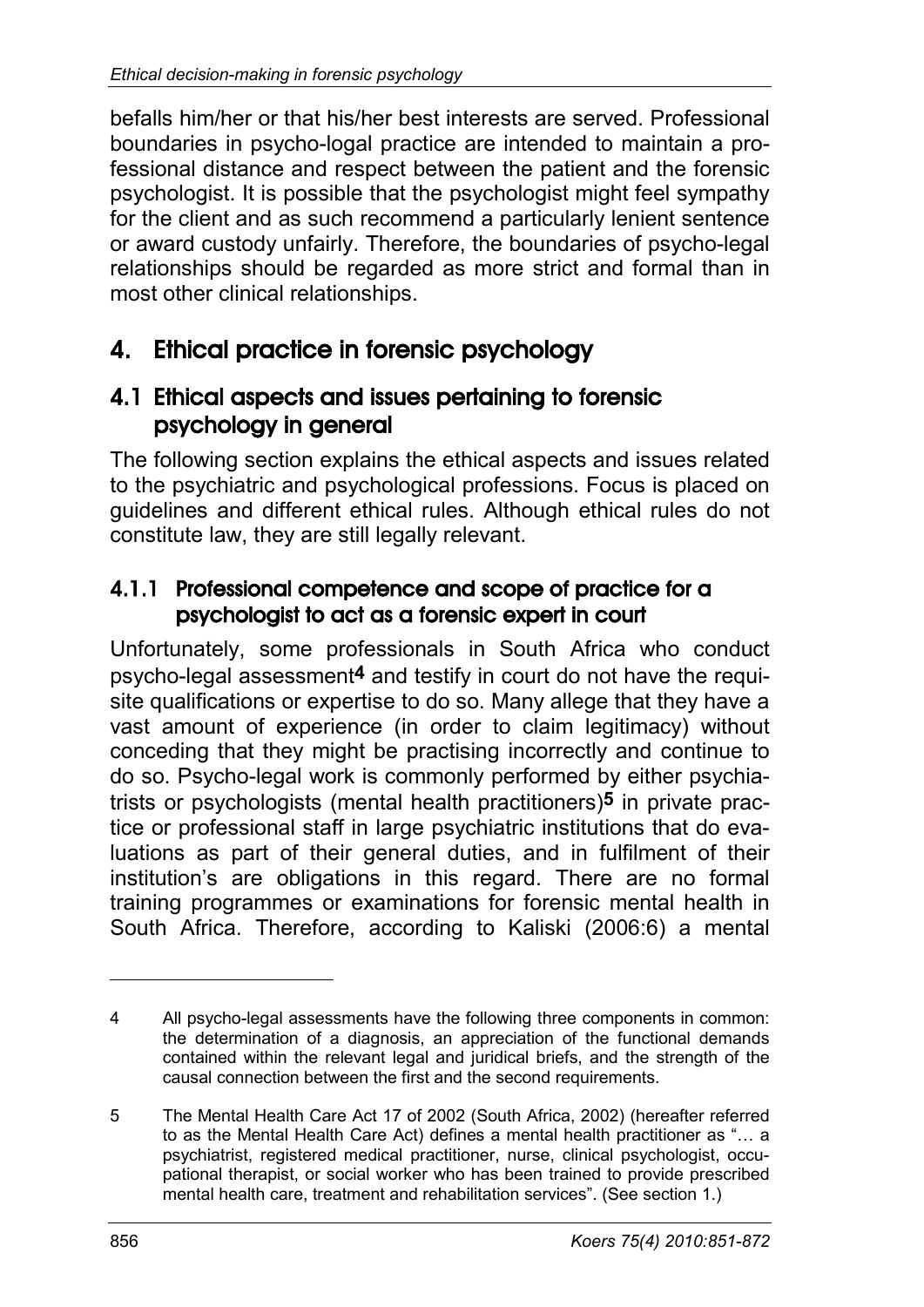health practitioner – to be an acknowledged forensic expert – should at least have worked in an academic forensic facility for an appreciable period and be convincingly experienced. It seems as if a formal postgraduate course will be introduced in the near future. Haas (1993:251) concedes that mere possession of generic professional credentials cannot be used as validation of the necessary and sufficient skills to perform in a forensic capacity. Case examples are used in his article to illustrate problems of both competence and quality that sometimes accompany psychological expert witnesses to the witness stand.

One of the major concerns in criminal forensic psychology is stated by Harris (2007).**6** He says:

What amazes me is that in any trial I've ever heard of, the defense psychiatrist [psychologist] always says the accused is insane, and the prosecuting psychiatrist [psychologist] always says he's sane. This happened invariably in 100% of the cases, thus far exceeding the laws of chance. You have to ask yourself, 'What is going on here?'

The answer is that some experts have earned the label of hiredguns, because they are prepared to express the opinion requested by the lawyer irrespective of whether that is objectively the correct opinion. As it is the lawyer's ethical duty to present their client's case in the most positive way, it is almost inevitable that the information that they give to the expert will be specifically selected and presented in order to strengthen a particular viewpoint, which almost certainly amounts to incomplete information. Experts should examine information critically and must make sure that such material does not only support the view of the instructing lawyer. Another factor that leads to the impression of bias is that some experts receive financial incentives and tend to work exclusively for certain legal firms or specific groups such as defendants in civil cases, which can contribute to the unethical conduct of the forensic psychologist. It is of the utmost importance that experts must be impartial and honest. An awareness of these common ethical challenges in forensic psychology can help psychologists to examine their own practices and the practices of their colleagues.

<sup>6</sup> Jeffrey Harris, Executive Director US Attorney General's Task Force on Violent Crime.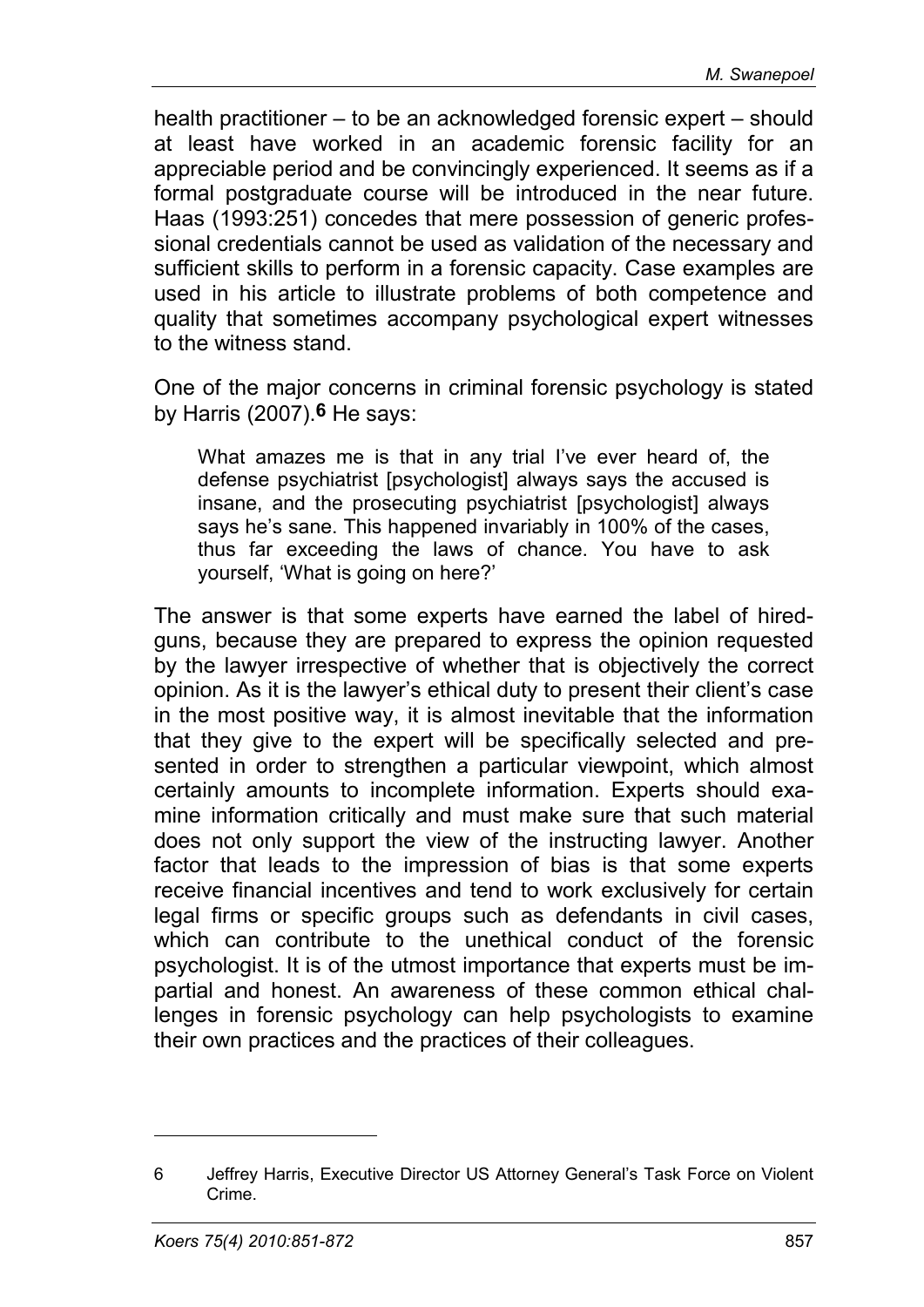The obvious but essential starting point to avoid the impairment of the objectivity of the forensic expert is to have a thorough clinical assessment (with accepted diagnosis) precede any consideration of the legal or juridical issues. It is important that clinicians base their diagnoses on the criteria listed in the DSM-IV or ICD-10 or well defined criteria from academic literature. According to Kaliski (2006:7) the rationale behind this approach is that modern psycho-legal practice can no longer tolerate assessments in which the expert provides an opinion based solely on "my experience". Opinions have to be objective and based on good evidence.

It is worth noting that the role of the forensic psychological expert is to guide the court to a correct decision on questions falling within the expert's specialised field and not to pass judgement in court. In one of South Africa's leading cases *Van Wyk v Lewis,* C.J. Innes, J ruled explicitly: "The testimony of experienced members of the profession is of the greatest value ... [The court] will pay high regard to the views of the profession, but is not bound to adopt them." Therefore, the probative value of expert evidence is dependant upon the qualifications, skill and level of experience (competency rule) of the expert and the ability of the court to assess this testimony.

#### 4.1.2 Professional competence and training in the use of standardised tests

If a psychologist is instructed by an attorney to conduct an assessment to determine whether a defendant was insane at the time he/she committed a specific crime, the psychologist must be able to recognise that this is in fact a forensic assessment and not a clinical assessment. The psychologist must then determine whether his/her specific graduate training program and internship provided an adequate foundation for conducting this type of assessment. Psychologists who conduct forensic assessments on a regular basis may be vulnerable to a specific occupational hazard. Having assembled a standard battery of tests with which they are comfortable, they may use that battery without evaluating whether the tests are appropriate for the specific assessment task at hand. Tests conducted should also be appropriate for the individual. Even if the tests have been carefully selected on the basis of validity in addressing the tasks at hand, there are significant factors that can affect whether the tests are appropriate for a specific individual. For example factors that need to be considered are the passage of time, geographic and educational representatives and the need to avoid ethnic and racial bias. It is further important for standardised tests to be used in a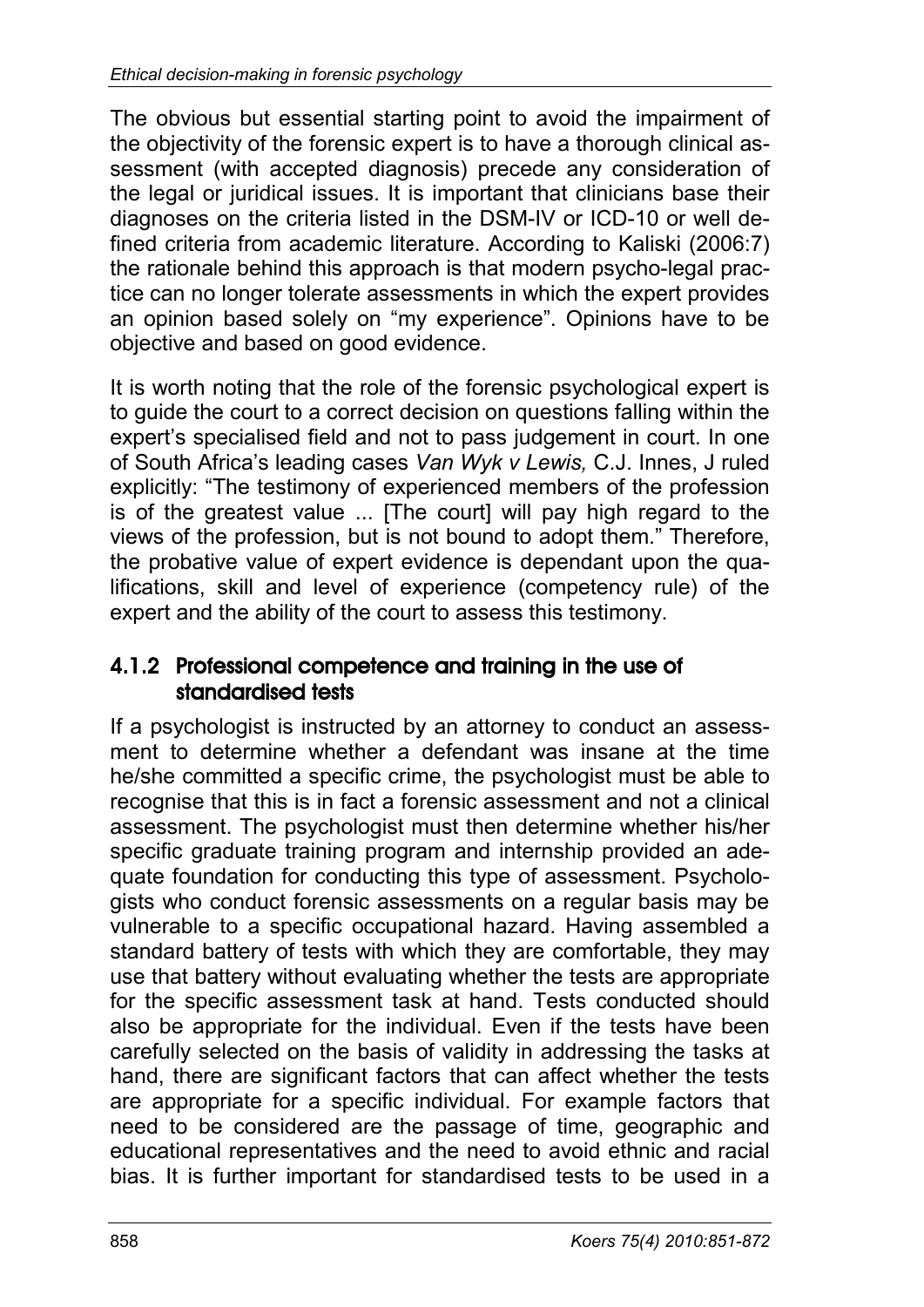standardised manner. The power and effectiveness, as well as the validity and reliability of standardised instruments, are assured only by using standardised procedures for administration, scoring and interpretation. Shortcuts are tempting to many psychologists in the light of busy schedules and pressure from lawyers. By departing from the standardised method of administration, scoring and interpretation the vital link between the test and the validating research from which the test draws its strength, is cut.

In addition, computers should be used in an appropriate manner for forensic assessment. Some crucial considerations include that the psychologist must be confident that there are no bugs in the scoring program; adequate evidence that the computer transforms raw scores into interpretive statements; and determination of the degree to which the interpretive statements in the computer generated report actually apply to the individual who is being assessed. Factors that can influence the test data and their meaning, for example distractions while a client is taking a test or a client taking a test while heavily medicated should be taken into account and included in the forensic testimony as well as the forensic report.

## 4.1.3 Culture, language and race

In a country that has eleven official languages and a multitude of cultures and races, it is likely that many psycho-legal examiners will derive from backgrounds very different from that of their examinees. Many forensic psychologists in this country have little knowledge and understanding of the various local African cultures, although training programmes usually include seminars on transcultural psychiatry. At least there is an awareness of, and empathy for ethic, religious and cultural diversity. According to Tseng and Streltzer (2004:18) cultural competence requires the attainment of several qualities: firstly, cultural sensitivity which refers to recognition of the diversity of viewpoints, attitudes and lifestyles among human beings; secondly, basic cultural knowledge about humankind as a whole with which to put the particular client and family into perspective; thirdly, cultural empathy for the client, which entails an intellectual understanding as well as the ability to feel and understand the client's own cultural perspectives on an emotional level; lastly, an understanding of the importance of culturally relevant interactions, for example an appreciation of gender interactions, what causes embarrassment and shame; and ultimately how the psycho-legal assessment process itself may be biased according to the examinee's beliefs about authority figures.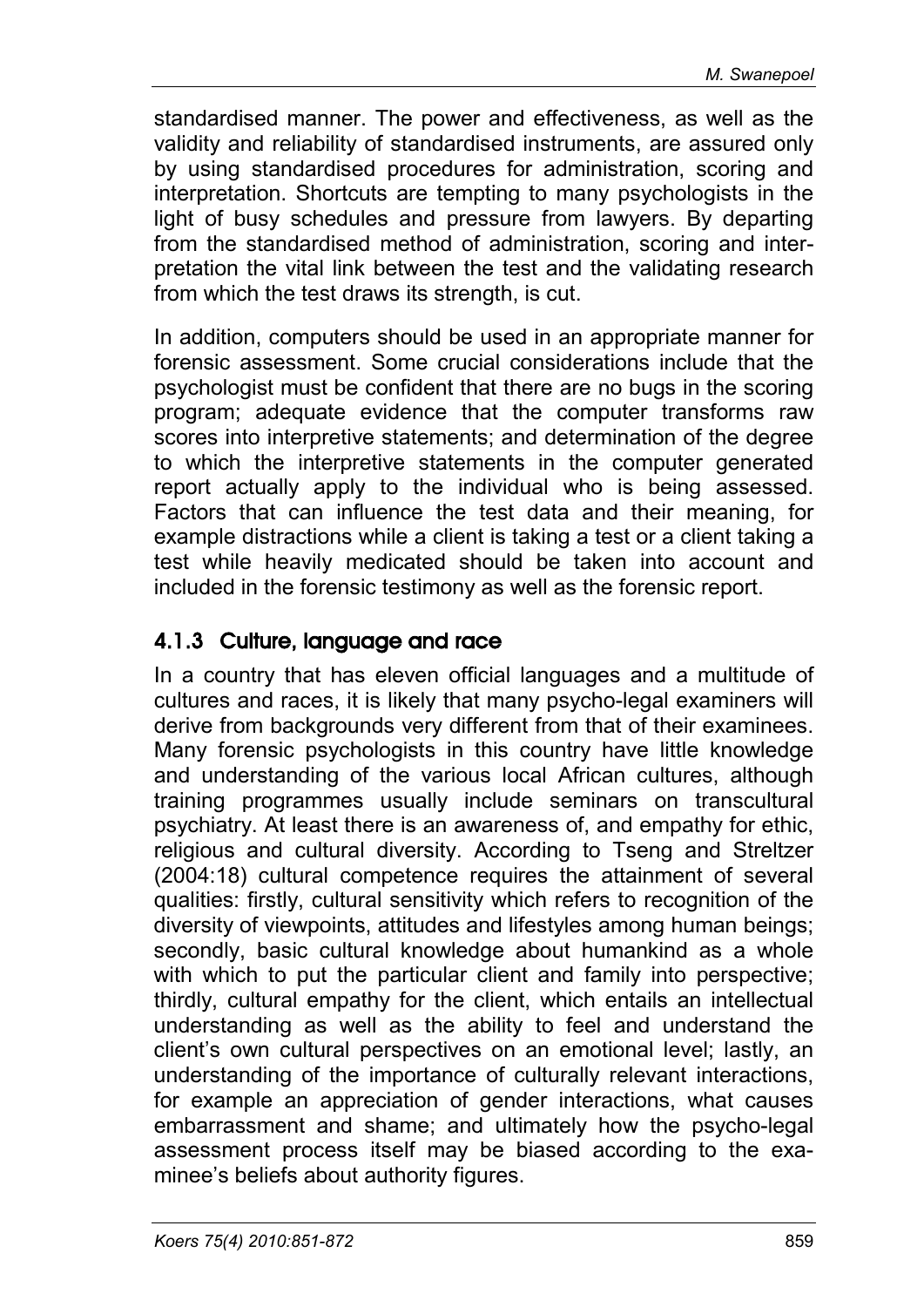## 4.1.4 Conflict of interest and multiple relationships

A multiple relationship occurs when a psychologist is in a professional role with a person and at the same time is in another role with the same person. A psychologist should refrain from entering into a multiple relationship if the multiple relationship could reasonably be expected to impair the psychologist's objectivity, competence, or effectiveness in performing his/her functions as a psychologist or otherwise risks exploitation or harm to the person with whom the professional relationship exists. Psychologists should minimise harm where it is foreseeable and unavoidable. By mixing valuation and treatment services the psychologist, if not careful to maintain boundaries, is at risk of violating ethical standards of practice by combining clinical and forensic roles. Forensic examiners as well as clinical examiners must maintain objectivity in all aspects of the examination process and critically assess the information and data obtained.**7**

#### 4.1.5 Confidentiality, privilege and privacy

It is imperative that the psychologist understands the nature of the respective relationships with the client and the lawyer. This has a significant influence on confidentiality. The psychologist must inform the client that a forensic relationship does not carry a confidentiality clause and that all clinical and other information can be communicated to the court and to the lawyers in a written report. The client should be aware that this report may be presented in the public domain. Nevertheless, the psychologist still has a duty not to disclose information or material that is not relevant to the parameters of the evaluation.

## 4.1.6 The release of "raw" psychological data to non-experts

Psychologists are often requested to provide "raw" psychological data for example scores, test stimuli, client or patient responses to non-experts, especially in personal injury litigation cases in which

-

<sup>7</sup> For example a young man is referred to a neuropsychologist by his neurologist for evaluation and treatment following a motor vehicle accident. The neuropsychologist performs the evaluation and begins treatment, at which point she receives a request from the patient's attorney (third party claim) for copies of her reports and notes. After one year of treatment the neuropsychologist determines that a second neuropsychological evaluation is needed to assess progress since the initial evaluation and to update her treatment plan. She conducts the second evaluation and modifies the treatment plan to address persisting deficits.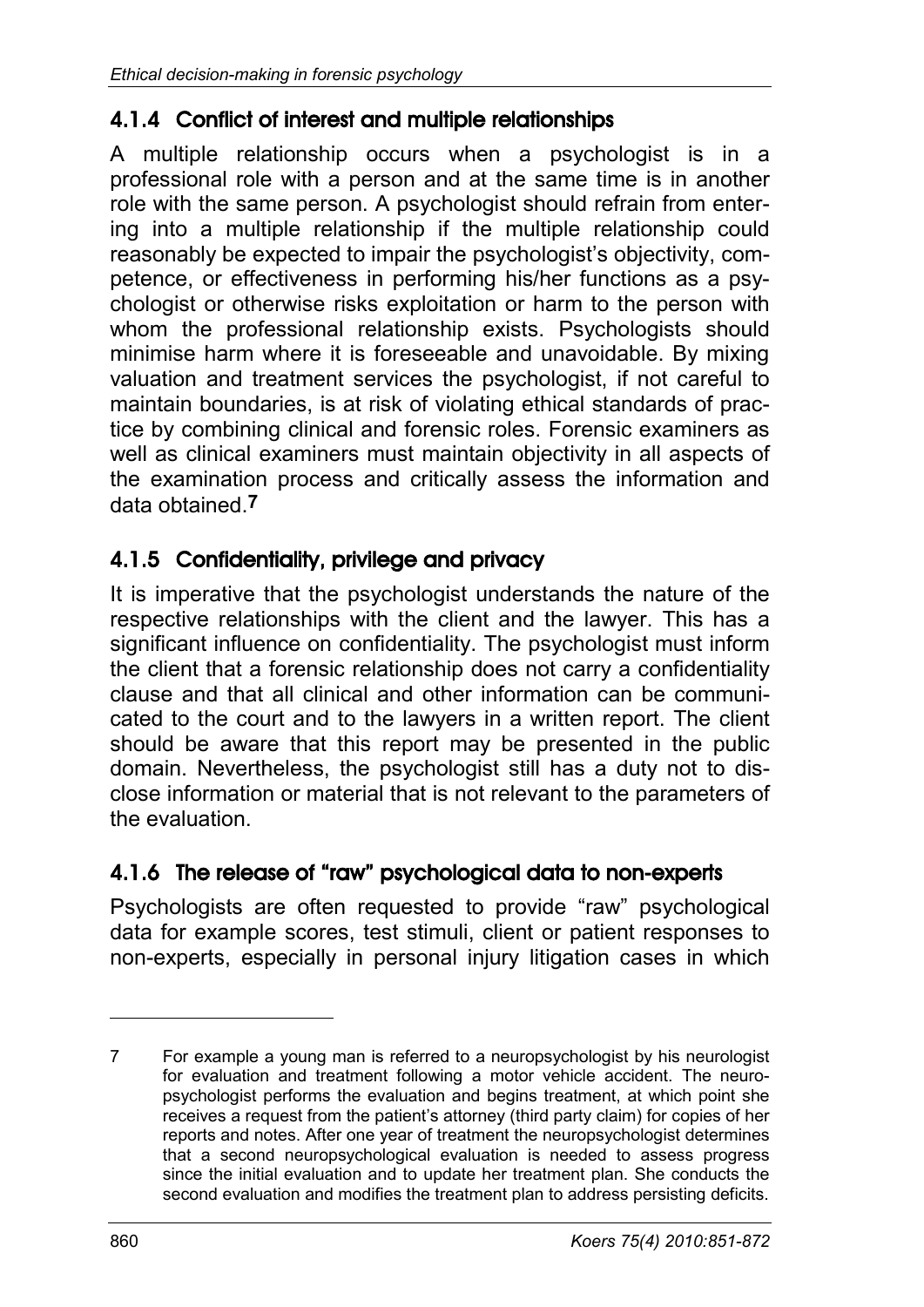there may be a court order or subpoena for such information. Requests from judges and lawyers frequently place the psychologist in a position in which legal and ethical considerations point in different directions. The release of raw data creates numerous possibilities for misuse. Laypersons for example lack an appreciation of the context in which psychological test stimuli are administered and may reach wrong conclusions about the meaning of individual answers. When this occurs, for instance in a courtroom by lawyers and judges the ramifications of the errors may be great. A viable course of action if a layperson should request raw data from a psychologist would be to advise the person to engage the consultation of another psychologist who is qualified by virtue of licensure, training and experience to receive the data. This psychologist can then interpret the data to the layperson. It is important that the psychologist explains the reasons for not releasing the data, for example that psychologists cannot afford to have test stimuli circulated in the public domain and that raw data is difficult or impossible for a nonexpert to interpret.

## 4.1.7 Facilitating informed consent

Respect for autonomy demands that informed consent should always be obtained before a procedure or examination is contemplated. In many forensic settings, such as court ordered evaluations of an accused's competence, an assessment can proceed without the examinee's consent. The psychologist should at least attempt at obtaining informed consent. Further the psychologist might also specifically required to assess an individual's ability to provide informed consent in the following situations:

- A mentally ill person refuses to be admitted to hospital and an involuntary admission is being contemplated;
- there is doubt whether a person is able to provide consent for a medical or legal procedure;
- a retrospective analysis is needed of whether an individual who was subjected to a procedure or intervention, actually did provide informed consent; and
- to establish whether a person who has been referred for a psychological assessment, for instance for determination of child custody, provided informed consent.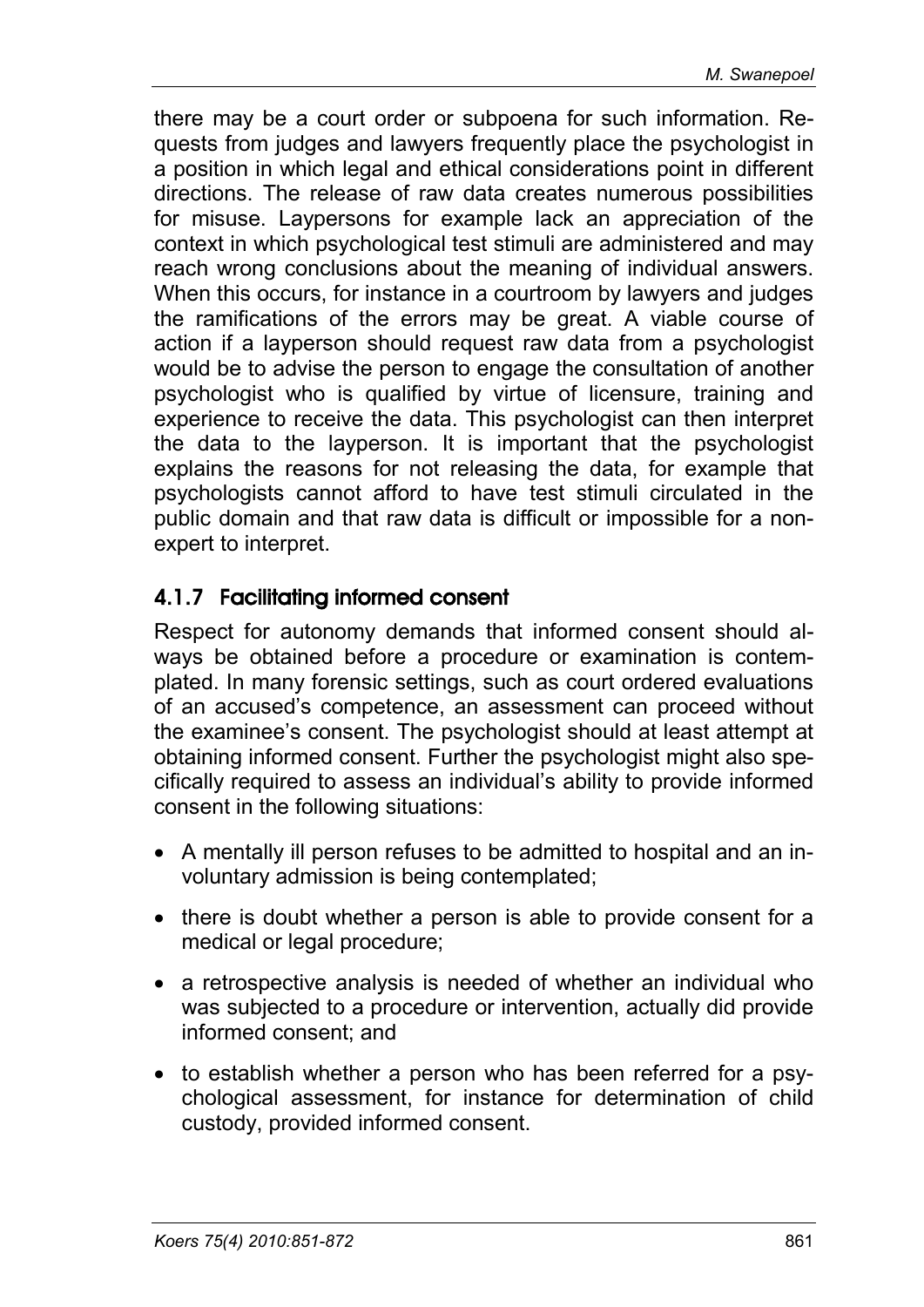It is generally accepted that to achieve informed consent the conditions of willingness, competency, disclosure of information and the dynamic nature of the process have to be fulfilled.

#### 4.1.8 The forensic report

Where it is certain that the opinions of the forensic expert will not be seriously challenged it may be sufficient if the report simply describes (in general terms) the nature and conclusion of the investigations. Nevertheless, in most cases forensic experts are required to testify and give an accurate account of the investigation that they carried out and to substantiate their conclusions. Reports should be clear and accurate enough to ensure that decision-makers make appropriate decisions. While nothing prevents a lawyer from settling or finalising the report of an expert, Lord Wilberforce made it clear in *Whitehouse v Jordan* [1890] that:

… it is necessary that expert evidence presented to the court should be and should be seen to be, the independent product of the expert, uninfluenced as to form or content by the exigencies (requirements) of litigation.

The danger that counsel's influence holds for the integrity of the report is further highlighted in the case (*Whitehouse v Jordan and Another [1981]*) where M.R. Denning states:

In the first place, their joint report suffers to my mind of the way it was prepared. It was the result of long conference between the two professors [experts] and counsel … and was actually settled by counsel.

In short it wears the colour of special pleading rather than an impartial report. Whenever counsel 'settles' a document, we know how it goes. 'We had better put this in', 'We had better leave this out', and so forth. A striking instance is the way in which … [the] report was 'doctored'.

Where an expert makes an obvious error or was misinformed corrections are called for. Even here, it would be advisable to leave the original report intact and to write an addendum explaining the reason for identifying the particular instance as an error and the need to correct it.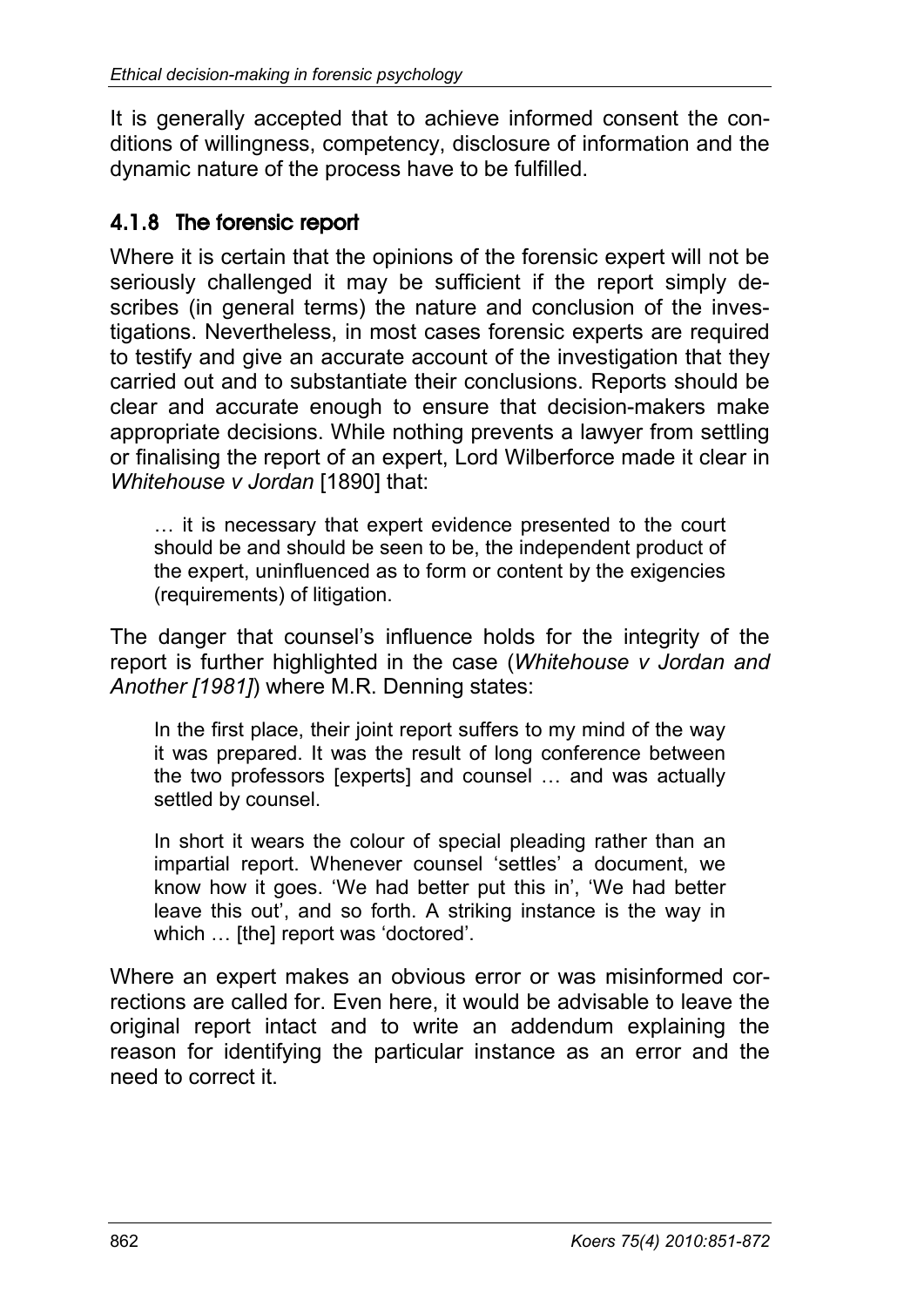# 5. Ethical issues in child forensic psychology

## 5.1 Child neuropsychology

Woody (1997:719) suggests that the growing recognition of the speciality of child neuropsychology has increased the potential for legal liability by virtue of the speciality being part of the health care industry. He provides the following four reasons:

- Firstly, neuropsychologists do not possess a well-defined role. Qualifications for the title "neuropsychologist" have yet to be specified in an universally accepted manner, especially as far as the title "clinical child neuropsychologist" is concerned. When compared to other clinical specialities the quality of training in clinical forensic neuropsychology is not assured. There is considerable dispute over, and contradictory results from research that addresses neuropsychological theories and procedures.
- Secondly, the increased identity as a psychologist in a medical context increases the risk for legal action. The medical context combined with the brain-based focus of neuropsychology may produce additional risk of legal action against the clinical and forensic neuropsychologist.
- Thirdly, the principle of vicarious liability can apply to any member of a health care team, including the neuropsychologist, despite the absence of a direct claim of fault against the neuropsychologist.
- Lastly, neuropsychology (by virtue of its focus on brain-related issues) has the potential to increase the basis of legal action claims.

The foundation of ethical practice in forensic child neuropsychology is professional competence. Without the knowledge and skills needed to appropriately address referral questions and serve the consumers of neuropsychological services, the remaining ethical requirements are largely irrelevant. Bush (2007:37) states it more simply when he says that:

If we do not know what we are doing, we should not be engaging in professional activities. For example, in the absence of competence to provide neuropsychological services, issues such as test selection, informed consent, and confidentiality should not come into play because we should not be engaging in neuropsychological activities in the first place. Again practising in accordance with other ethical standards is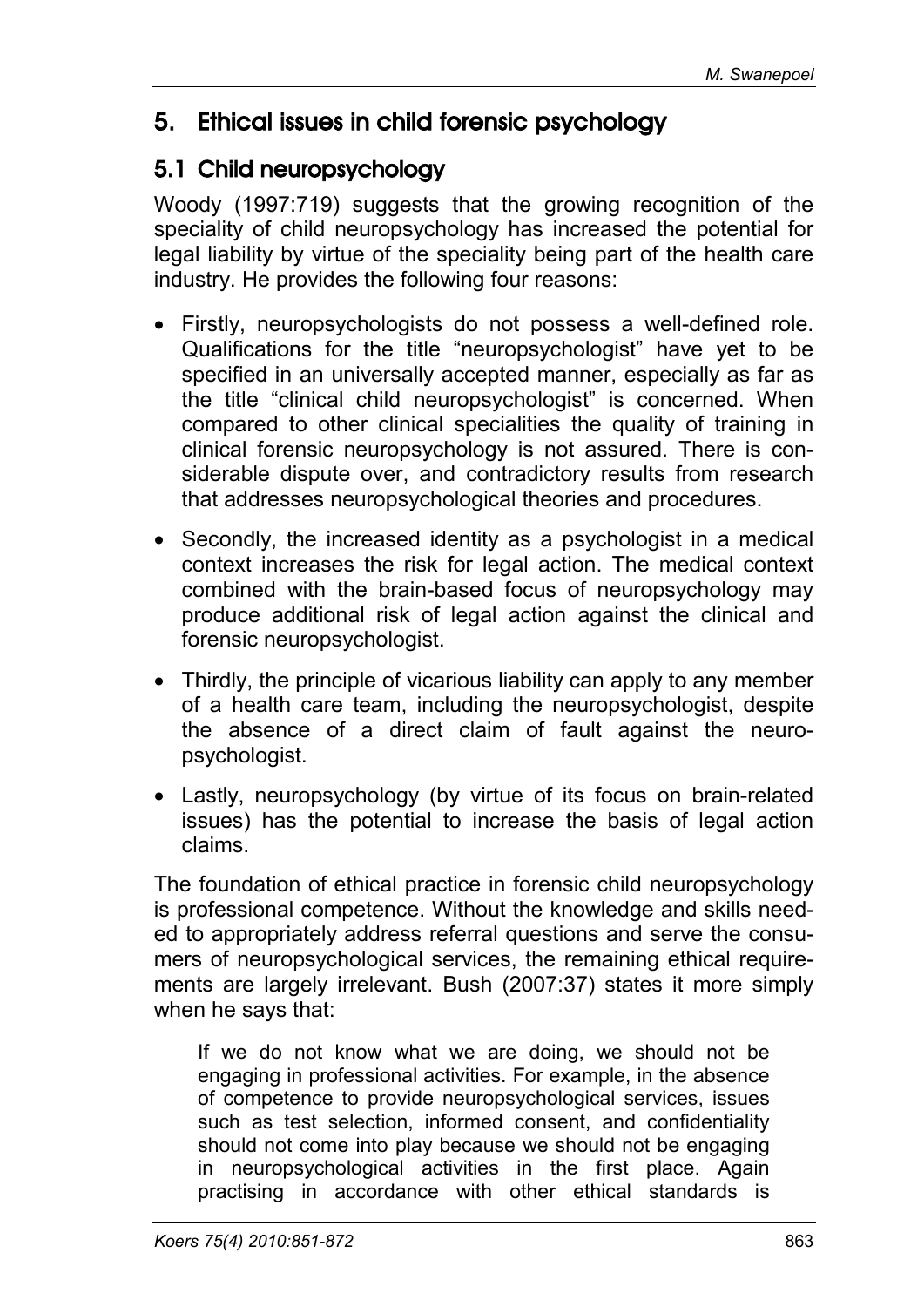essential for competence. For example one must understand and apply appropriate methods of test selection, informed consent, and confidentiality to provide competent services.

Psychologists increasingly find themselves providing evaluation services involving children to lawyers and to the courts, which has potentially serious consequences to the children, their families and the evaluators themselves. Special competence is required for forensic assessments in child neuropsychology such as training in specialised knowledge of developmental psychology, family dynamics, neuropsychology, child psychology and specialised assessment instruments. This training is important when, for example the psychologist has to make a diagnosis. Unfortunately, current diagnostic systems leave neuropsychologists struggling to select a correct diagnosis from among alternatives and this contributes to the concern about the ability of neuropsychologists to use tests reliably and the relevance of testing for the child's functional adaptation.

Additional factors that the neuropsychologist must consider and should have knowledge of, include languages spoken by the family and child, cultural background, educational background and socioeconomic status, each of which has been shown to influence performance on psychometric testing. Given the multi-ethnic, multicultural nature of South Africa, a certain percentage of children referred to neuropsychologists for testing, might not properly speak the language of the psychologist – such children present a challenge for the neuropsychologist who must decide how to conduct the assessment to maximise its chances of being meaningful and useful. Cultural background may also influence test results through such variables as attitude toward education, experience with the concepts and skills being tested, response to time pressure on timed tasks and comfort with being the sole focus of a professional adult's attention.

## 5.2 Child custody disputes

The assessment of children during custody disputes between two divorcing parents most frequently evokes the accusation of "hired guns". It is here that the confluence of incompetence, multiple relationships, role conflicts and biased advocacy is most prominent. These evaluations are among the most difficult as they involve, at a minimum, the evaluation of two adults and one child, the review of legal documents, contact with family, review of medical records, review of school records and so forth. Unless the disputes are settled on a friendly basis it is inevitable that some parents will feel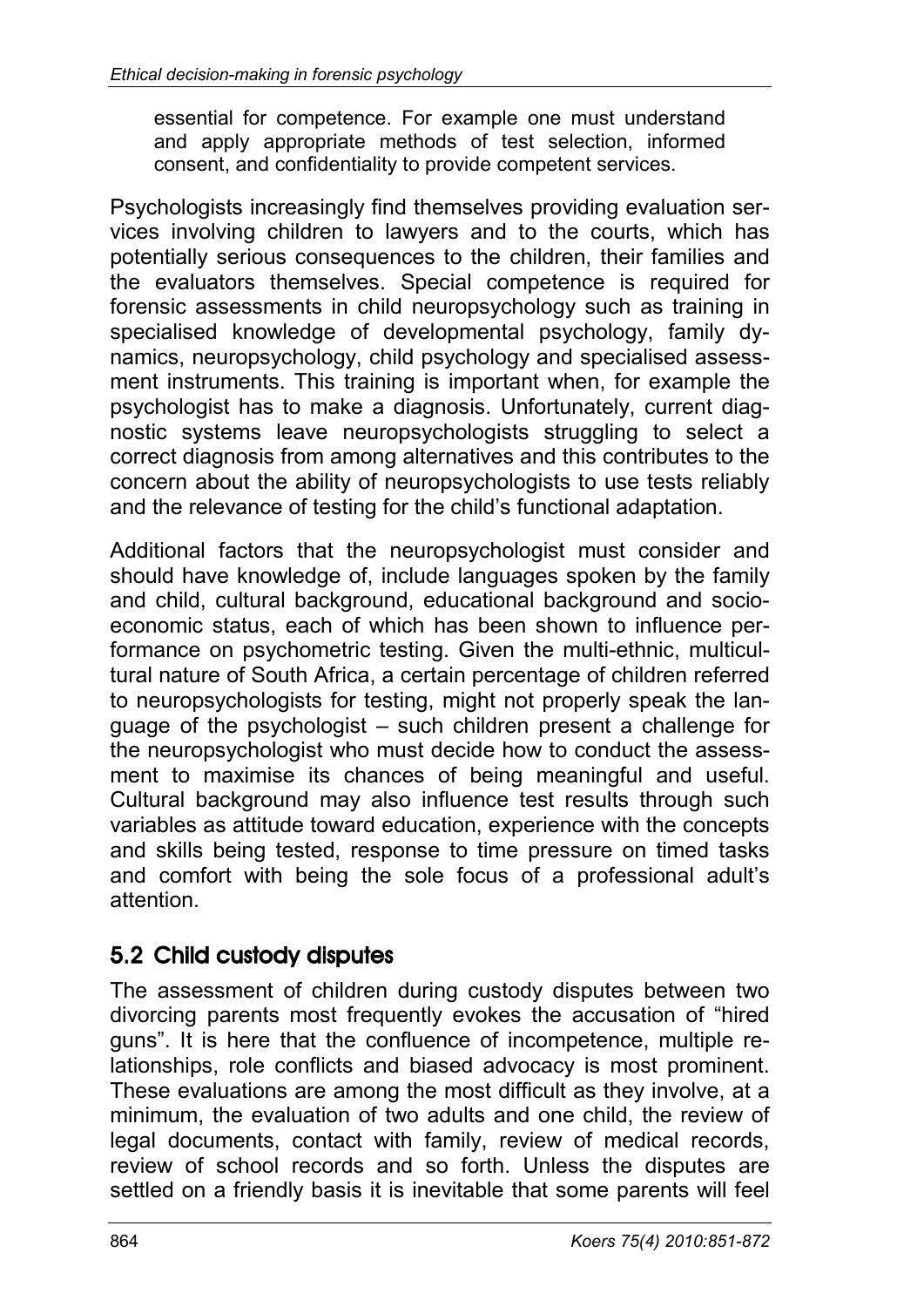aggrieved by the decision of the court. Righ or wrong, such parents are increasingly filing ethics complaints against assessors. Common points of criticism levied against psychologists' work in child custody cases include deficiencies and abuses in professional practice; inadequate familiarity with the legal system, and applicable legal and ethical standards; inappropriate application of psychological assessment techniques' presentation of opinions based on partial or irrelevant data' overreaching by exceeding the limits of psychological knowledge of expert testimony; offering opinions on matters of law;loss of objectivity through inappropriate engagement in the adversary process; failure to recognise the boundaries and parameters of confidentiality in the custody context; and giving written or oral evidence about the psychological characteristics of particular individuals (for example one of the parents) when they have not had an opportunity to conduct an examination of the individual adequate to the scope of the statements, opinions or conclusions to be issued. It does not serve the "best interest of the child" if the psychologist appears to be a "hired gun" and even the most ethical psychologist may feel some pressure to shade the results of a custody evaluation in the direction of the parent who is paying the bill. Even the fact of merely being employed by one side or the other will create a tendency toward bias or somewhat diminished objectivity – sometimes even without awareness on the part of the expert that such a tendency is in effect. To avoid instances of bias, Shapiro (1991:99) states that: "Under no circumstances should a report on child custody be rendered to the court, based on the evaluation of only one party to the conflict."

Furthermore, forensic psychologists must avoid improper and potentially harmful multiple relationships. They must avoid situations wherein loyalty is owed to more that one person or institution or that may otherwise compromise the quality of the psychologist's judgement by involving a conflict of interest. In a custody case loyalty is primarily owed to the "best interests of the child", but loyalty is also owed to the psychologist's other clients, namely the court, each person evaluated and, unless the psychologist is court-appointed, one or more attorneys. The psychologist is therefore required to abide by ethical obligations regarding informed consent for those assessed, confidentiality, clarification of any matters related to fees and so forth. Evaluators have a responsibility to the person who retained them, and if not one and the same, a separate responsibility to the individual or individuals being evaluated. They have responsibilities to their codes of ethics, which may be in conflict with statutes, case law and rulings by judges in the specific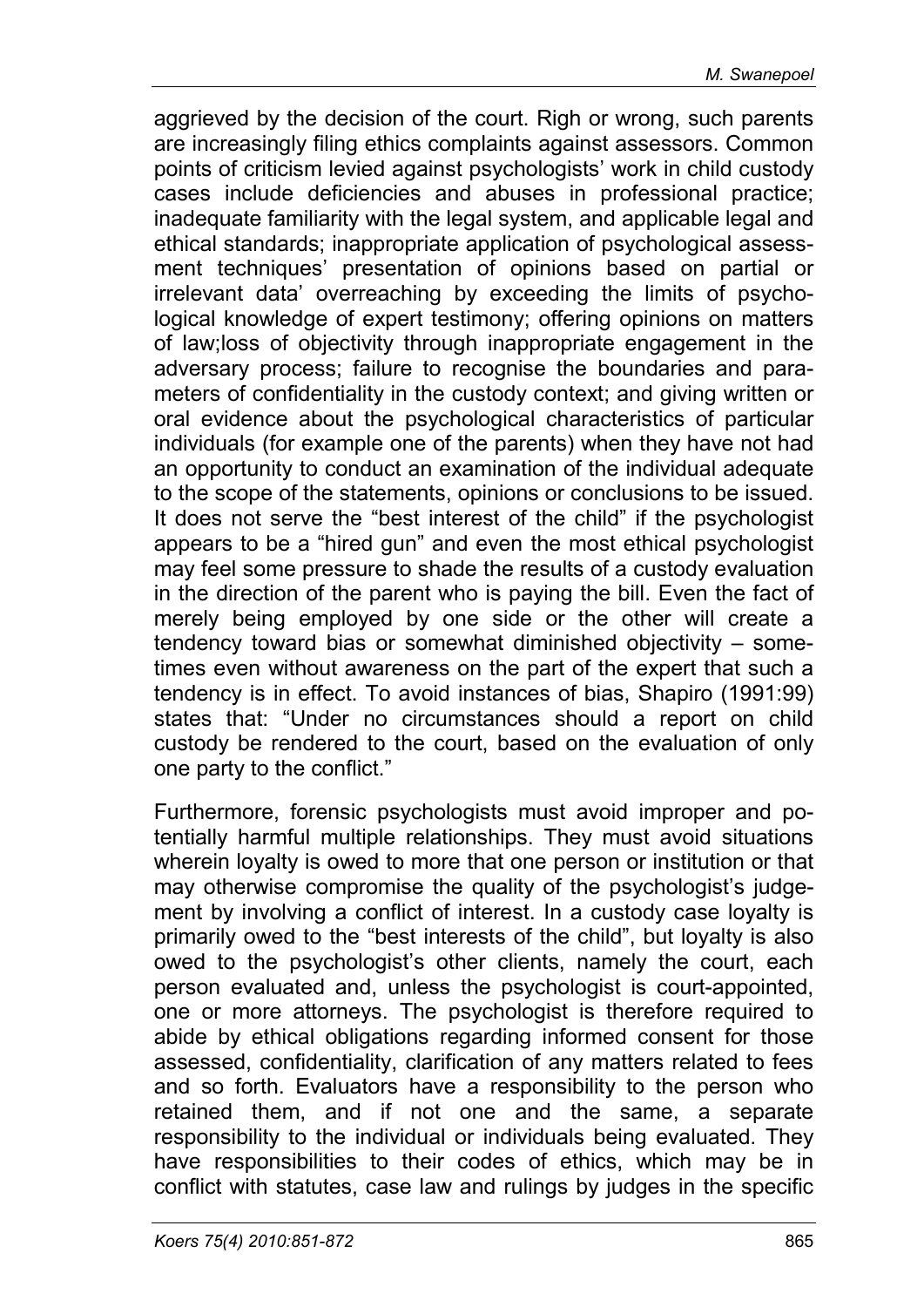case. They also have responsibilities to those who may be harmed by the person being evaluated.**8**

There are also many reasons why a psychologist should not be retained or appointed as an expert to evaluate his/her own patient or client. If the evaluation favours the patient the psychologist could be accused of favouritism. If it does not, the therapeutic relationship could be seriously harmed and the therapy accomplished up to that point may become relatively worthless. In addition, in therapy, an individual has a right to expect confidentiality, to expect the psychologist to do only what is in the person's best interest (beneficence) and to avoid doing anything harmful (non-maleficence) except in a "duty to warn or protect" situation. The only significant exception may be in rural areas where the psychologist is the only expert available to provide the necessary forensic services.

Taking into consideration the massive amount of information that must be considered, it is necessary to have a model that will foster the gathering and interpretation of information, and communication of its relevance to, and impact upon the ultimate decision of the

-

<sup>8</sup> In the case of *Tarasoff v Regents of the University of California*, 1974 the California Supreme Court indicated that when a doctor or psychotherapist in the exercise of his professional skill and knowledge, determines, or should determine, that a warning is essential to avert danger arising from the medical or psychological condition of his patient, he incurs a legal obligation to give that warning. In a second case in 1976, the California Supreme Court went further ruling that the therapist must not only warn – he/she must also protect:

When a therapist determines, or pursuant to the standards of his profession should determine, that his patient presents a serious danger of violence to another, he incurs an obligation to use reasonable care to protect the intended victim against such danger. The discharge of this duty may require the therapist to take one or more of various steps, depending on the nature of the case. Thus it may call for him to warn the intended victim or other likely to apprise the victim of the danger, to notify the police, or take whatever other steps are reasonably necessary under the circumstances. [W]hen the avoidance of foreseeable harm requires a defendant to control the conduct of another person, or to warn of such conduct, the common law has traditionally imposed liability only if the defendant bears some special relationship to the dangerous person or to the potential victim … [T]he relationship between a therapist and his patient satisfied this requirement … We recognise the difficulty that a therapist encounters in attempting to forecast whether a patient presents a serious danger of violence. Obviously, we do not require that the therapist, in making that determination, render a perfect performance; the therapist need only exercise that reasonable degree of skill, knowledge, and care ordinarily possessed and exercised by member of [that professional specialty] under similar circumstances … The protective privilege ends where the public peril begins. (*Tarasoff v Regents of the University of*  California, 1976)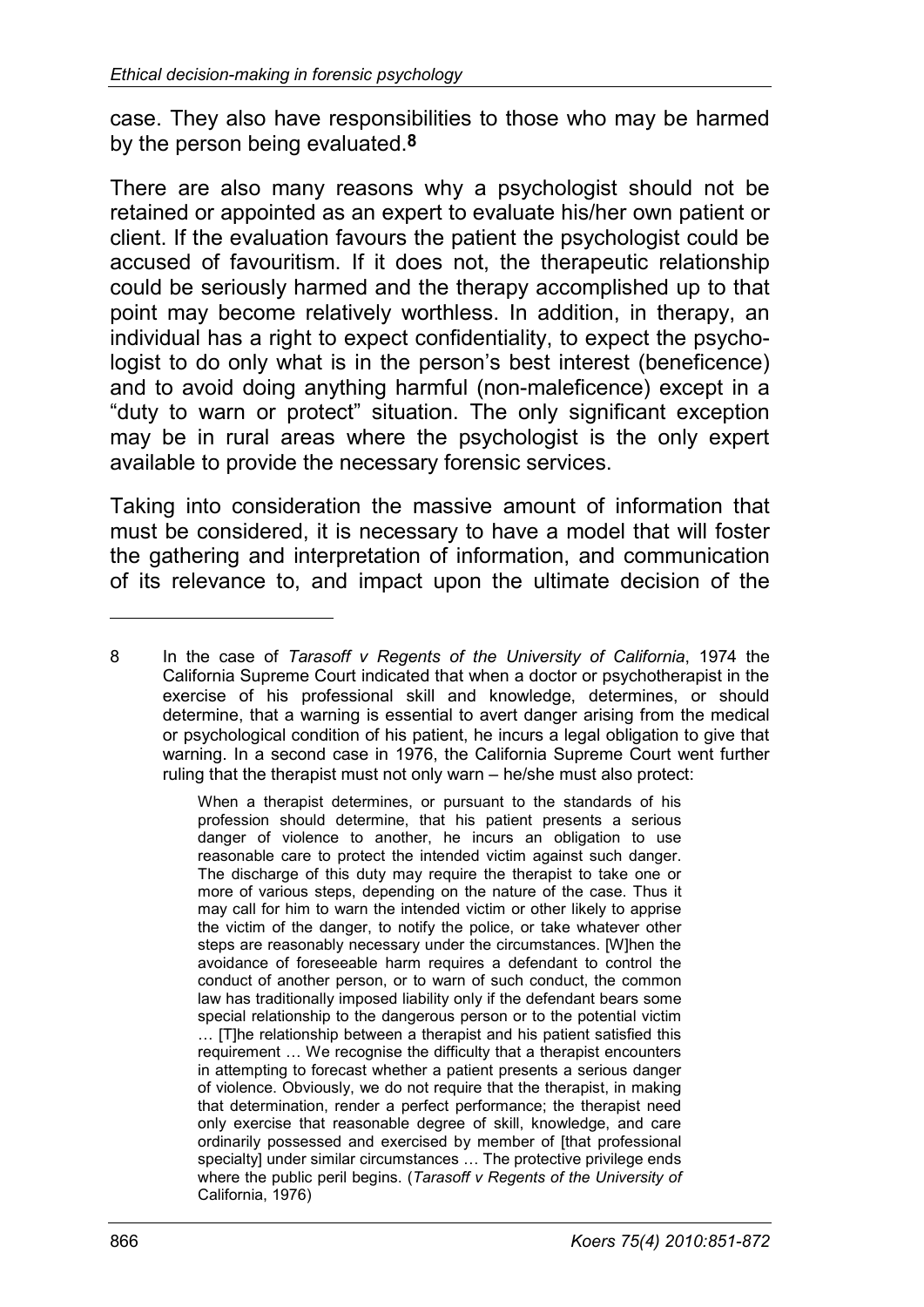court. Martindale and Gould (2004:15) provide a proposed model termed: "The Forensic Model" in which they indicate that the evaluator must

- be familiar with relevant forensic interviewing techniques and requirements and forensic use of psychological tests and other instruments;
- have sufficient experience with child custody evaluations to clearly understand the process and the requirements of the law and be familiar with the laws relevant to child custody evaluations, including any statutory or case law definitions with regard to "the best interest of the child". Further, a psychologist who claims to have special expertise should have achieved it through education, training, supervised experience, consultation, study or professional experience;
- as the forensic expert, conceptualise him-/herself as an extension of the court, contributing to a mindset centred on objectivity and impartiality;
- use tests and other instruments that validly and reliably assess functional abilities relevant to the question before the court;
- in using either structured or unstructured interviews, make provision for questions that address information or issues that arise during the evaluation;
- actively seek corroborating information including documents from collateral sources like teachers and physicians;
- include in the forensic reports both information that supports the evaluator's conclusions and information that is not supportive and specify why he/she came to these conclusions in spite of the nonsupportive information;
- obtain informed consent from all adult participants and, as appropriate, inform child participants of the purpose, nature and method of evaluation, who has requested the psychologist's services, and who will be paying the fees. The psychologist must further inform about the nature of the assessment instruments and techniques and must inform the participants in question about the possible disposition of data collected. The psychologist should also provide this information to children to the extent that they are able to understand and consent.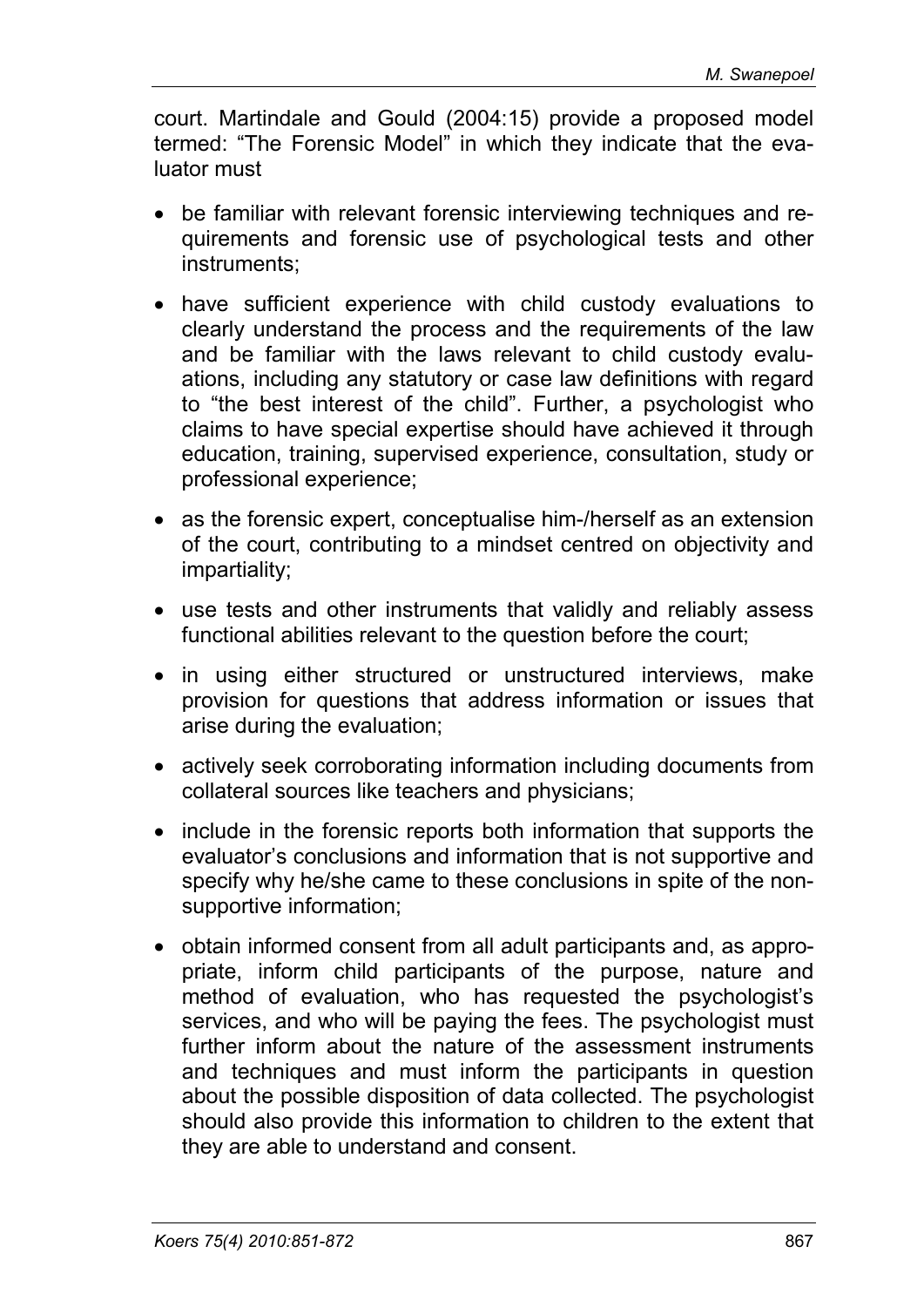Regardless of the model proposed, the key element is that the expert should accumulate enough evidence to be able to support his/her conclusions, including a strong empirical database that includes information about each parent and all children as well as the scientific literature to support any conclusions made.

## 5.3 Forensic evaluation of child perpetrators

Psychologists may be called upon to assist child offenders in a number of ways, namely by assessing the competence to stand trial of a young accused person, by giving expert testimony on the mental capacity of a young witness, or by providing preparation and support for a young victim or witness who is required to give evidence in court. The first applicable principle is that the assessment should be performed by a psychologist who does not have a prior privileged relationship with the child or his/her parents. It will be unethical of the psychologist to use information previously gained under a presumption of confidentiality to the later detriment of a patient. Obtaining information for a forensic assessment has to be carried out with the child's knowledge of the use to which that information may be put. A child's therapist may, and is often asked, for previously acquired clinical information in a report with the consent of the child's guardian and the assent, where appropriate, of the child, and may then be called as a witness for the defence. Again, the psychologist making such an assessment should be qualified to do so. No child should proceed to trial without a competent assessment of their general health, their intellectual capacity, their mental health state and their developmental history. A thorough assessment of the child's family and social context is also mandatory and usually carried out by a social worker.

# 6. A proposed model of ethical decision-making in forensic psychology

Determining a course of professional behaviour that not only avoids ethical misconduct according to an ethics code, but also adheres to high standards, requires a commitment to ethical ideals. Bush *et al*. (2006:28-34) propose an eight-step model that was designed to provide forensic psychologists with a means to resolve ethical challenges. The steps of the forensic psychology ethical decisionmaking model are as follows:

• *Identify the problem*: forensic psychologists must keep in mind that a wide range of potential behaviour may be appropriate when considering courses of action and when reviewing the work of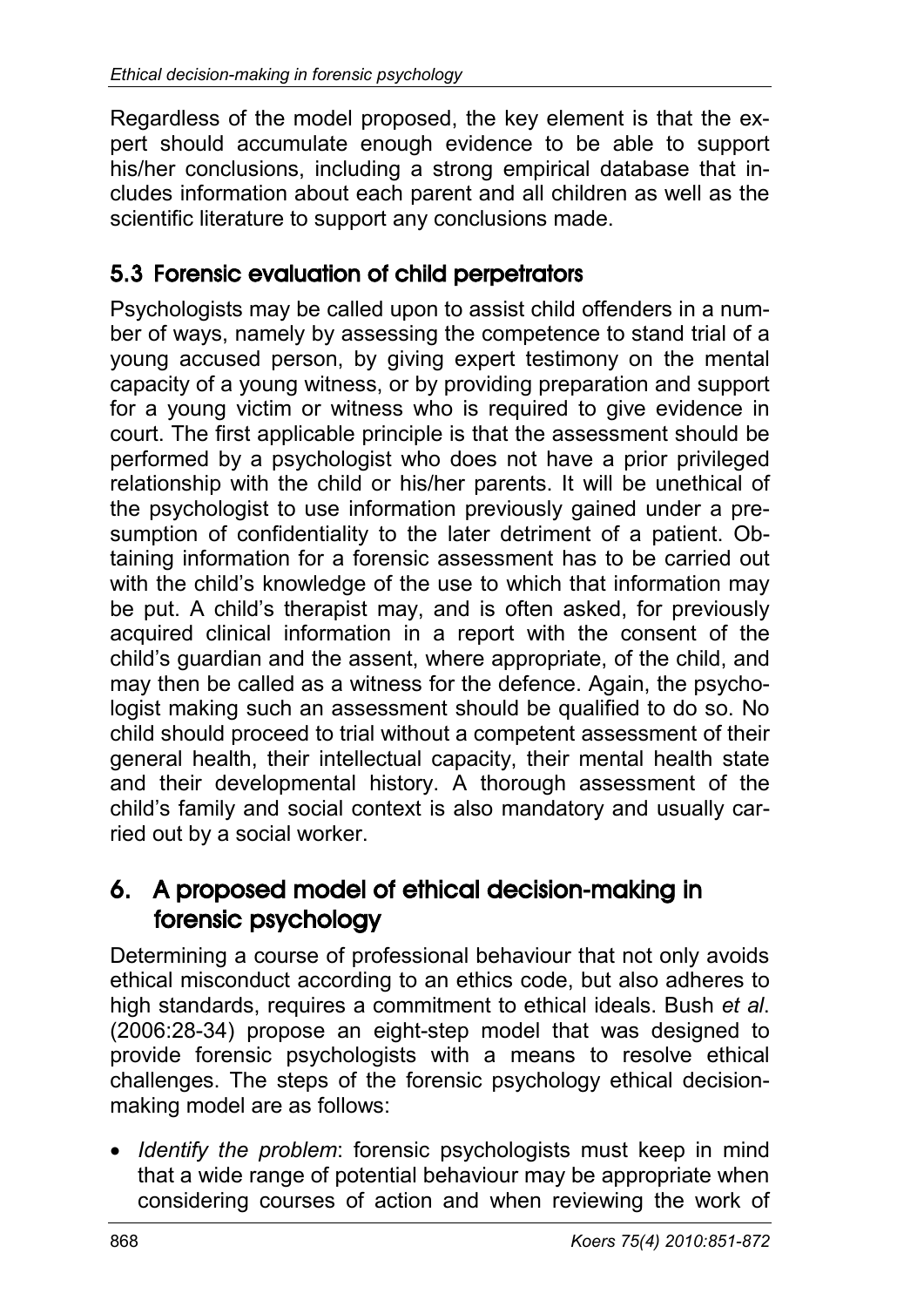colleagues. A distinction may need to be made between *ethical*, *legal*, *moral* and *professional perspectives*. These overlapping concepts may need to be parsed out to clarify the ethical problem or dilemma.

- *Consider the significance of the context and setting*: psychologists work in widely varying settings and contexts. Professional activities that are appropriate in one forensic setting or context may be inappropriate in others. Consequently, some ethical rules that are relevant in one setting or context may be less relevant in other situations. For example, a forensic psychologist's fee structure may differ, quite appropriately depending on the nature of the services provided. To the extent that the fee structure may compromise objectivity, the distinction made regarding context is of ethical importance.
- *Identify and use ethical and legal resources*: this step may be the most challenging in the ethical decision-making process. This method involves applying a general rule to a specific case. Firstly, assess the foundational values, for instance general bioethical principles. Examples of South African values would include the right to self-determination and the right to adequate health care. These values underlie general bioethical and constitutional principles such as respect for a client's autonomy and the need to "do no harm" to the parties served by the psychologist. Determining the values underlying a given ethical standard or law will help to clarify the spirit behind the letter of the standard or law, and by extension, will help to clarify the appropriate course of action. However, dilemmas emerge or increase in complexity in situations in which one value is pitted against another. For example from an ethical perspective, releasing raw test data to a patient may, depending on the context, be consistent with respecting the patient's autonomy, but it may also result in psychological harm to the patient and harm to society at large depending on the uses to which the data is put. Weighing the relative importance of the principles involved and attempting to strike a balance that satisfies the greater good, is the task of the forensic psychologist. Such determinations need not and often should not be made in isolation. Secondly, psychologists must be familiar with the relevant Code of Ethics for psychologists and also with the laws that regulate the profession.
- *Consider personal beliefs and values*: to the extent possible, psychologists should attempt to understand their biases and the potential impact that their values and biases have on their profes-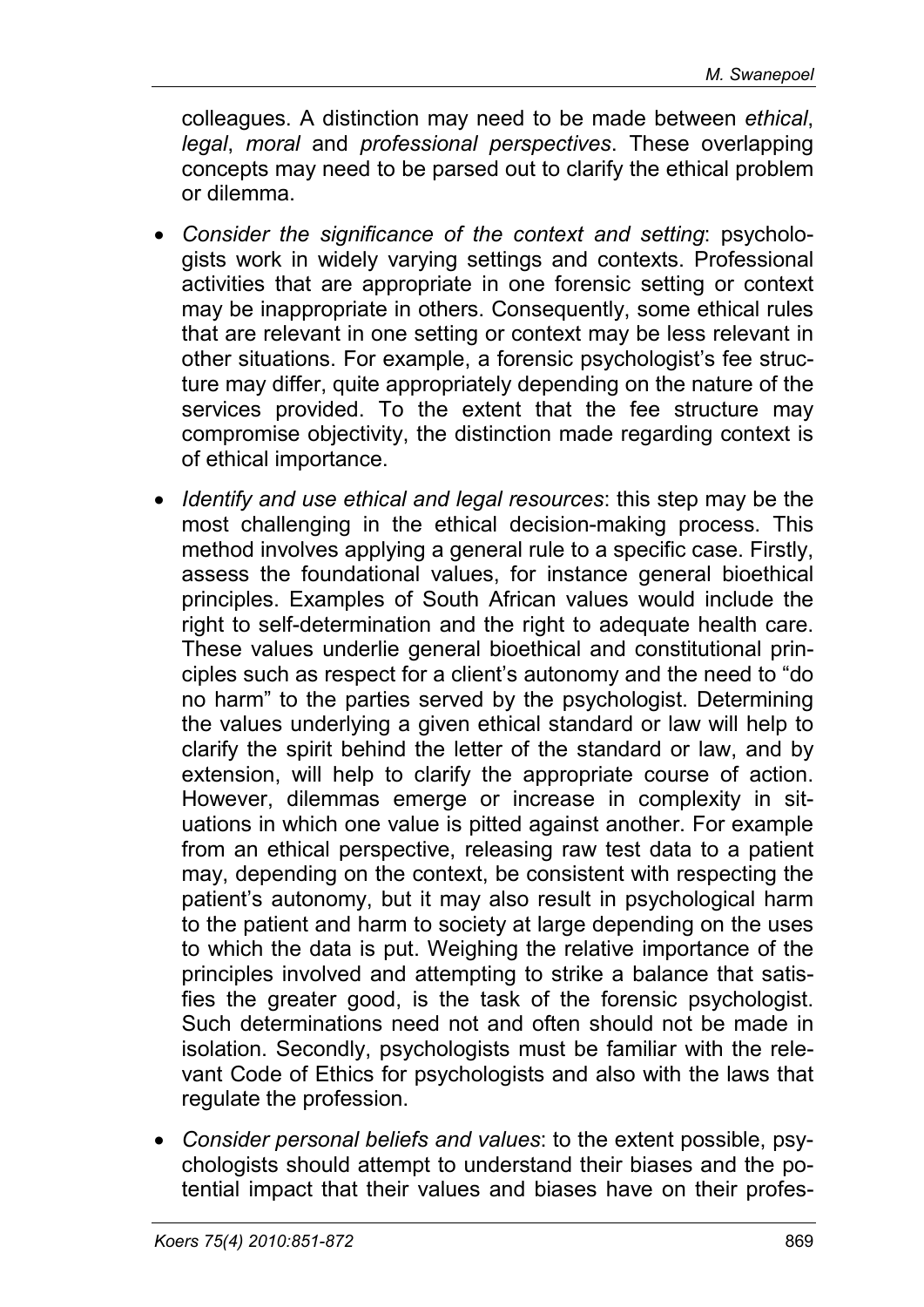sional and ethical decision-making. Psychologists sometimes rely on personal values other than those reflected in a model of professional ethics, such as their religion or cultural background. It is critically important that psychologists attempt to understand the potential influences of these personal beliefs on their professional behaviour.

- *Develop possible solutions to the problem*: consider, for example, the release of raw data. When provided with an appropriate client release, there are a variety of options that the forensic psychologist should consider. Some of these options include: immediately releasing the data, refusing to release the data on the basis of published professional guidelines, offering to release the data to a psychologist retained by the opposing attorney, or to the opposing attorney, requesting a court order to release the data, and/or requesting a protective order from the court.
- *Consider the potential consequences of various solutions*: forensic psychologists must consider potential positive and negative consequences, weigh their options, and pursue the best ethical option available.
- *Choose and implement a course of action*: the timing of the chosen course of action may be critical to its success. Consultation with colleagues may be particularly valuable in weighing the best time to respond to situations in which timing must be taken into account.
- *Assess the outcome and implement changes as needed*: with many difficult ethical decisions the chosen action will likely be unsatisfactory to one or more of the parties involved. The forensic psychologist should be prepared to receive and respond to feedback about the decisions made and actions taken. Also, the psychologist must evaluate the effectiveness of his/her decision or action and implement changes as needed.

# 7. Conclusion

Taking the above into consideration, it is clear that psychological expert testimony in forensic settings is an integral part of the legal system. Despite the context in which they function, practitioners acting as expert witnesses, have a duty not only to the court, but also to their respective disciplines or professions. Sound ethical decision-making is based on a process that involves multiple steps, some of which are preventative and taken in advance, and some of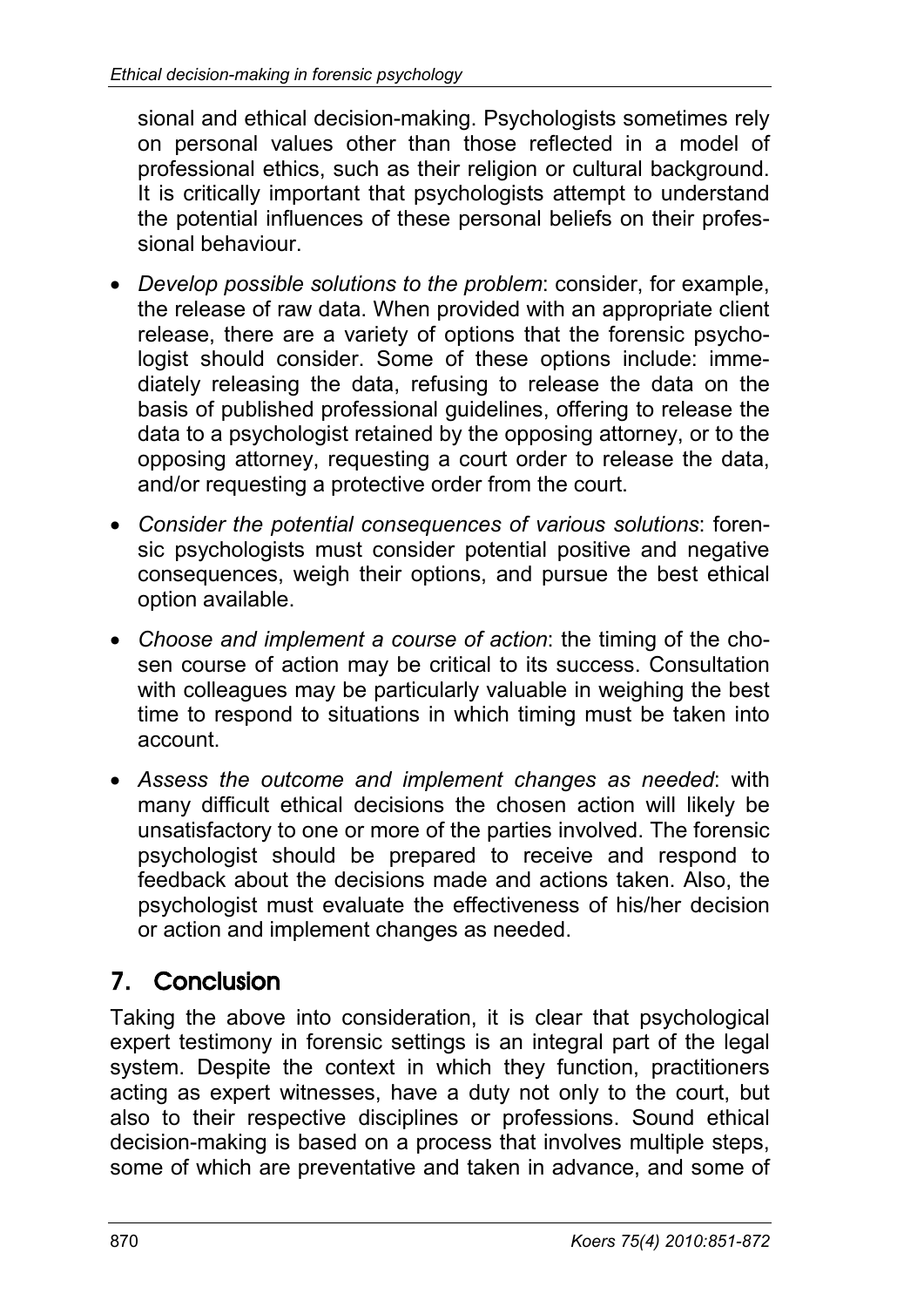which are taken at the time the ethical dilemma presents itself. Canter (1996:3) summarises these steps as follows:

- Knowledge of the Code of Ethics is important. It is also important to be alert to any revisions that may occur in parts of the Code of Ethics over time.
- Psychologists must be well informed about current legislative provisions and should keep up to date with changes that may occur at times. This is important in matters such as confidentiality, record keeping, testing and assessment, consent to treatment, et cetera.
- Psychologists must identify potential ethical problems and address these problems. At times, psychologists engaged in ethical dilemmas or decision-making for a particular set of circumstances may find insufficient guidance from either the Code of Ethics or legislative provisions. In these cases it is best to consult with a senior psychologist experienced in ethics. When implementing these steps, psychologists should bear in mind that sound ethical behaviour is ultimately based on a solid knowledge of ethical codes and regulations, sharpened by a clear understanding of the consequences of one's actions.

#### **List of references**

- BIGGS, D. & BLOCHER, D. 1987. Foundations of ethical counseling. New York: Springer.
- BRIM, OG. *1965*. Privacy and behavioural research. *Columbia law review,* 7:1184-1211.
- BUSH, S.S. 2007. Ethical decision making in clinical neuropsychology. New York: Oxford University Press.
- BUSH, S.S., CONNELL, M.A. & DENNEY, R.L. 2006. Ethical practice in forensic psychology: a systematic model for decision making. New York: Oxford University Press.
- CANTER, MB. 1996. Ethics for psychologists: a commentary on the APA ethics code. Washington: American Psychological Association.
- HAAS, L. 1993. Competence and quality in the performance of forensic psychologists. Ethics & behavior, 3(3 & 4):251-266.
- HARRIS, J. 2007. Citizens Commission On Human Rights. www.cchr.org Date of access: 21 Aug. 2008.
- KALISKI, S. 2006. Introduction. (In Kaliski, S., ed. Psycholegal assessment in South Africa. Oxford: Oxford University Press. p. 1-7.)
- MARTINDALE, D.A. & GOULD, J.W. 2004. The forensic model: ethics and scientific methodology applied to custody evaluations. Journal of child custody: research issues and practices, 1:1-22.
- SHAPIRO, D.L. 1991. Forensic psychological assessment: an integrative approach. Boston: Allyn & Bacon.